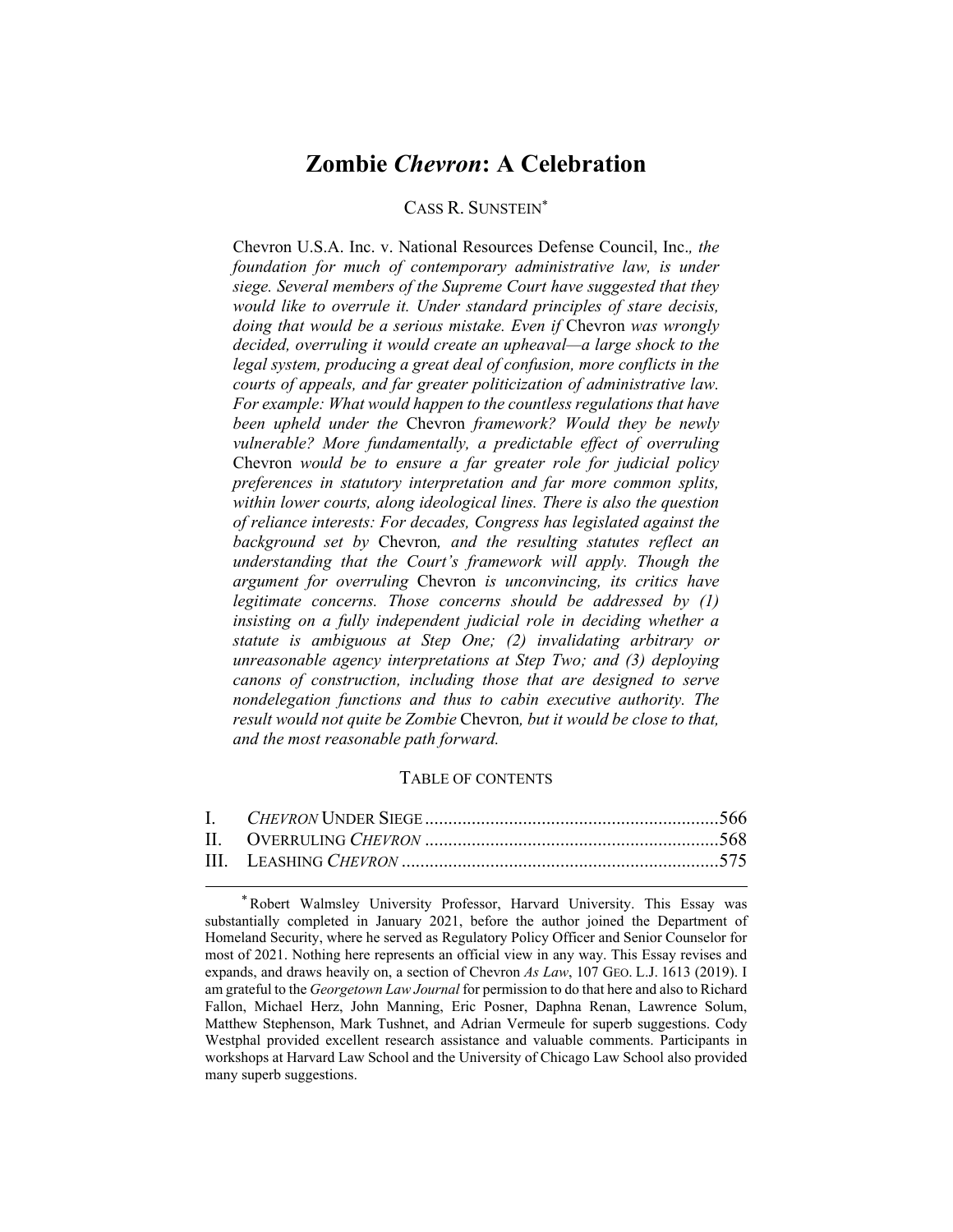#### I. *CHEVRON* UNDER SIEGE

For nearly four decades, *Chevron U.S.A. Inc. v. National Resources Defense Council, Inc.* has provided the organizing framework for judicial review of agency interpretations of law.1 Numerous regulations have been adopted, and numerous regulations have been tested and upheld or struck down, with reference to that framework. But *Chevron* is now under siege. Its days might well be numbered.

Justice Clarence Thomas believes that *Chevron* is inconsistent with the Constitution.2 In his view, the decision "wrests from Courts the ultimate interpretive authority to 'say what the law is,' and hands it over to the Executive."3 Justice Neil Gorsuch similarly objects that *Chevron* "[t]ransfer[s] the job of saying what the law is from the judiciary to the executive."4 Chief Justice John Roberts seeks ways to confine *Chevron*'s reach.5 As he puts it, "[t]he Framers could hardly have envisioned today's 'vast and varied federal bureaucracy' and the authority administrative agencies now hold over our economic, social, and political activities."6 The Chief Justice adds:

When it applies, *Chevron* is a powerful weapon in an agency's regulatory arsenal. Congressional delegations to agencies are often ambiguous expressing "a mood rather than a message." By design or default, Congress often fails to speak to "the precise question" before an agency. In the absence of such an answer, an agency's interpretation has the full force and effect of law, unless it "exceeds the bounds of the permissible."

It would be a bit much to describe the result as "the very definition of tyranny," but the danger posed by the growing power of the administrative state cannot be dismissed.7

Justice Anthony Kennedy captured a widespread view in his parting shot at *Chevron*. He wrote that "reflexive deference [to agency interpretations] is

<sup>566</sup> *OHIO STATE LAW JOURNAL* [Vol. 82:4

<sup>&</sup>lt;sup>1</sup> See generally Chevron U.S.A. Inc. v. Nat. Res. Def. Council, Inc., 467 U.S. 837 (1984).

<sup>2</sup> *See* Michigan v. EPA, 135 S. Ct. 2699, 2712 (2015) (Thomas, J., concurring).

<sup>3</sup> *Id.* (quoting Marbury v. Madison, 5 U.S. (1 Cranch) 137, 177 (1803)).

<sup>4</sup> Gutierrez-Brizuela v. Lynch, 834 F.3d 1142, 1152 (10th Cir. 2016) (Gorsuch, J., concurring).

<sup>5</sup> *See* City of Arlington v. FCC, 569 U.S. 290, 313 (2013) (Roberts, C.J., dissenting). 6 *Id.*

 $7$  *Id.* at 314–15 (citations omitted).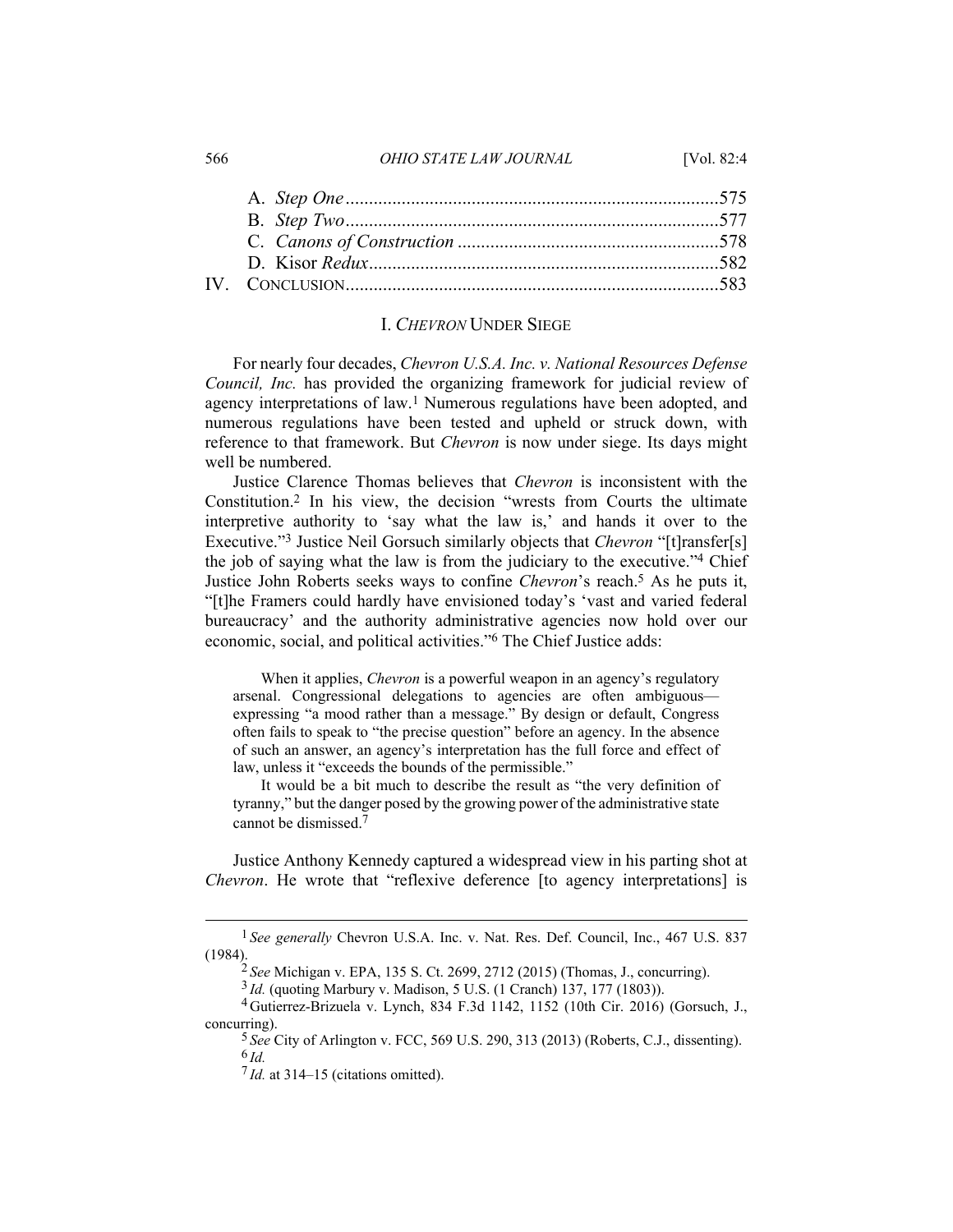troubling," and "when deference is applied to other questions of statutory interpretation, such as an agency's interpretation of the statutory provisions that concern the scope of its own authority, it is more troubling still."8 Justice Kennedy suggested that "it seems necessary and appropriate to reconsider, in an appropriate case, the premises that underlie *Chevron* and how courts have implemented that decision."9 Like Justice Thomas, he invoked the heavy artillery of the Constitution itself, suggesting that "[t]he proper rules [of deference] should accord with constitutional separation-of-powers principles and the function and province of the Judiciary."10

Focusing on the question of legal foundations, Justice Brett Kavanaugh describes *Chevron* as "an atextual invention by courts" and as "nothing more than a judicially orchestrated shift of power from Congress to the Executive Branch."<sup>11</sup> More colorfully, he writes, "when the Executive Branch chooses a weak (but defensible) interpretation of a statute, and when the courts defer, we have a situation where every relevant actor may agree that the agency's legal interpretation is not the best, yet that interpretation carries the force of law. Amazing."<sup>12</sup>

It is a fair question whether *Chevron* was rightly decided, and also whether it is "amazing."13 Consistent with Justice Kavanaugh's suggestion, some people think that the decision is fatally inconsistent with section 706 of the Administrative Procedure Act.14 Consistent with the views of Justices Thomas and Gorsuch, some people think that it is inconsistent with Article III.15 Suppose that we stipulate that they are right, and that *Chevron* was wrong. What follows? There are two principal possibilities. The first is to overrule it. The second is to

<sup>10</sup> *Id.* 11 Brett M. Kavanaugh, *Fixing Statutory Interpretation*, 129 HARV. L. REV. 2118, 2150 (2016) (reviewing ROBERT A. KATZMANN, JUDGING STATUTES (2014)). There is an obvious mystery in this claim. *Chevron* seems to transfer authority away from courts, not from Congress. Justice Kavanaugh's claim makes sense only if we see *Chevron* as allowing agencies to reject the best reading of congressional instructions—which is not at all part of the *Chevron* framework, but which, on his understanding, is precisely what it does. *See id.* at 2150.

12 *Id.* at 2151.

13 An influential defense is Antonin Scalia, *Judicial Deference to Administrative Interpretations of Law*, 1989 DUKE L.J. 511, 512, 516–17. A sustained critique is Aditya Bamzai, *The Origins of Judicial Deference to Executive Interpretation*, 126 YALE L.J. 908, 976–95 (2017). Cass R. Sunstein, Chevron *As Law*, 107 GEO. L.J. 1613, 1668–77 (2019), defends *Chevron* against various challenges.

14 *See* Bamzai, *supra* note 13, at 977 (explaining how "section 706 is best interpreted as an attempt to . . . instruct courts to review legal questions using independent judgment and the canons of construction"); John F. Duffy, *Administrative Common Law in Judicial Review*, 77 TEX. L. REV. 113, 130–38 (1998) (examining the legal community's reception of the APA when it was passed); Cass R. Sunstein, *Constitutionalism After the New Deal*, 101 HARV. L. REV. 421, 465–69 (1987) (criticizing *Chevron* on multiple grounds).

15 *See* Philip Hamburger, Chevron *Bias*, 84 GEO. WASH. L.REV. 1187, 1209–10 (2016).

<sup>8</sup> Pereira v. Sessions, 138 S. Ct. 2105, 2120 (2018) (Kennedy, J., concurring). <sup>9</sup>*Id.* at 2121.<br><sup>10</sup>*Id.*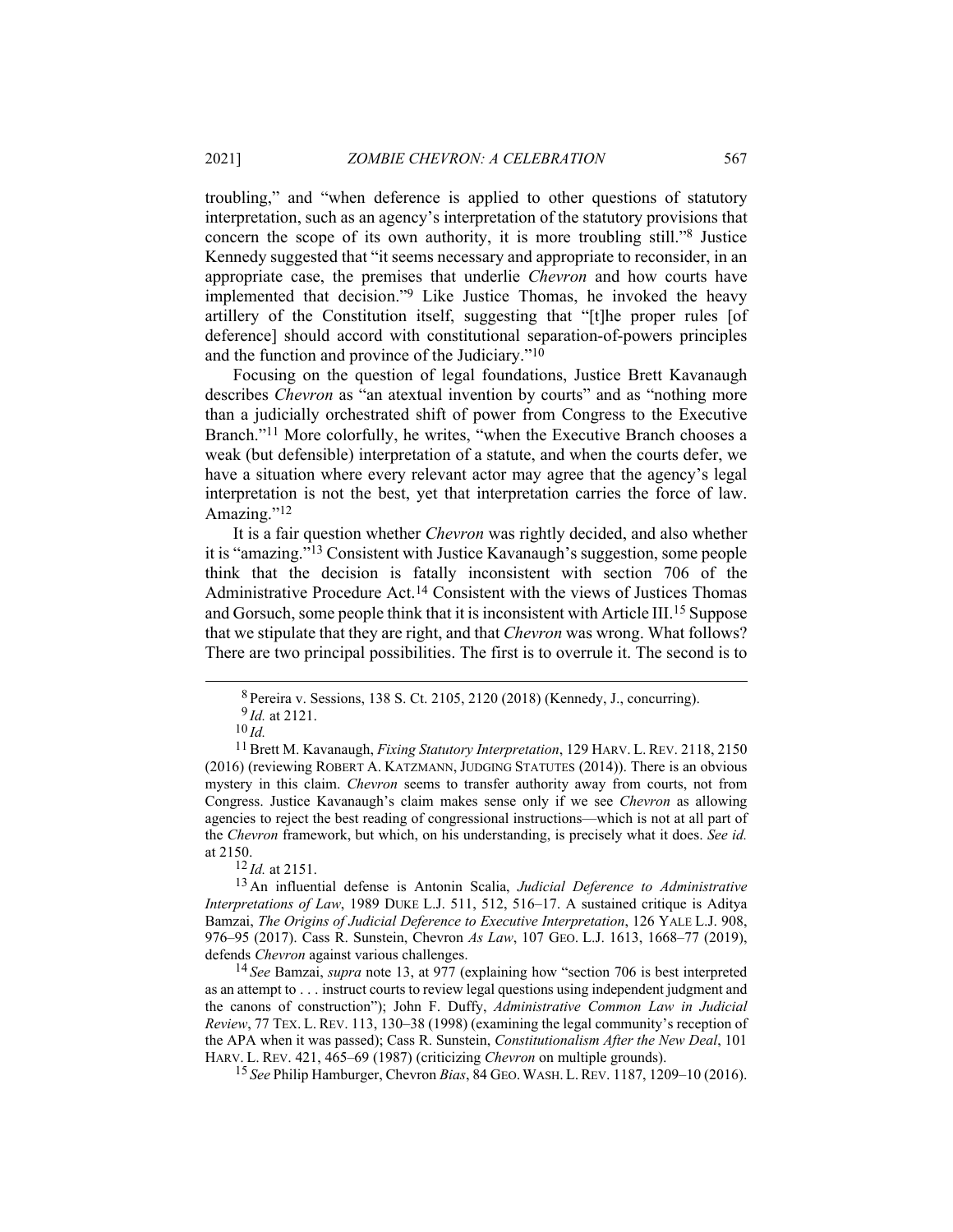domesticate it and thus to diminish its significance. I shall be rejecting the first approach and defending the second, with an emphasis on limiting principles old and new—that deserve contemporary entrenchment and fortification.

## II. OVERRULING *CHEVRON*

*Chevron* was not a constitutional ruling, and the Court is more reluctant to overrule its statutory decisions, on the ground that Congress has freedom to alter them.16 But if *Chevron* really was wrong, the argument for overruling it would not be difficult to sketch. In 2018, the Court identified five "factors that should be taken into account in deciding whether to overrule a past decision."17 These include "[1] the quality of [the decision's] reasoning, [2] the workability of the rule it established, [3] its consistency with other related decisions, [4] developments since the decision was handed down, and [5] reliance on the decision."18

Most people should be prepared to agree that the quality of the reasoning in *Chevron* was not high. The Court did not explain how its framework emerged from, or squared with, relevant sources of law. In the following decades, the Court has worked hard to shore up its foundations and offered a particular understanding of them.19 Whatever the strength of those efforts, skeptics continue to believe that it is inconsistent with the APA and unsupported by other sources of law. Those skeptics, including the members of the Court quoted above, certainly believe that overruling is on the table.20

There is another point. Suppose we conclude, with Justice Thomas, that *Chevron* is a violation of the Constitution. If so, the decision whether to overrule it might not be much affected by the fact that it is a statutory decision, in the sense that Congress has the authority to reject it. Indeed, the Court has not explicitly said how it will treat, in terms of stare decisis, statutory decisions that offend a constitutional principle. On the one hand, Congress can respond; it is not constrained. On the other hand, it is no light thing to continue with a principle or project that, on reflection, is a violation of constitutional commands.

<sup>16</sup> *See* Janus v. Am. Fed'n of State, Cnty., & Mun. Emps., Council 31, 138 S. Ct. 2448, 2478 (2018) (citing Agostini v. Felton, 521 U.S. 203, 235 (1997)).

<sup>17</sup> *Id.* at 2478–79.

<sup>18</sup> *Id.*

<sup>19</sup> The principal effort is United States v. Mead Corp., 533 U.S. 218, 226–27 (2001).

<sup>20</sup>*Cf. Janus*, 138 S. Ct. at 2479–81 (finding a precedent's poor quality of reasoning to be a factor justifying it being overruled).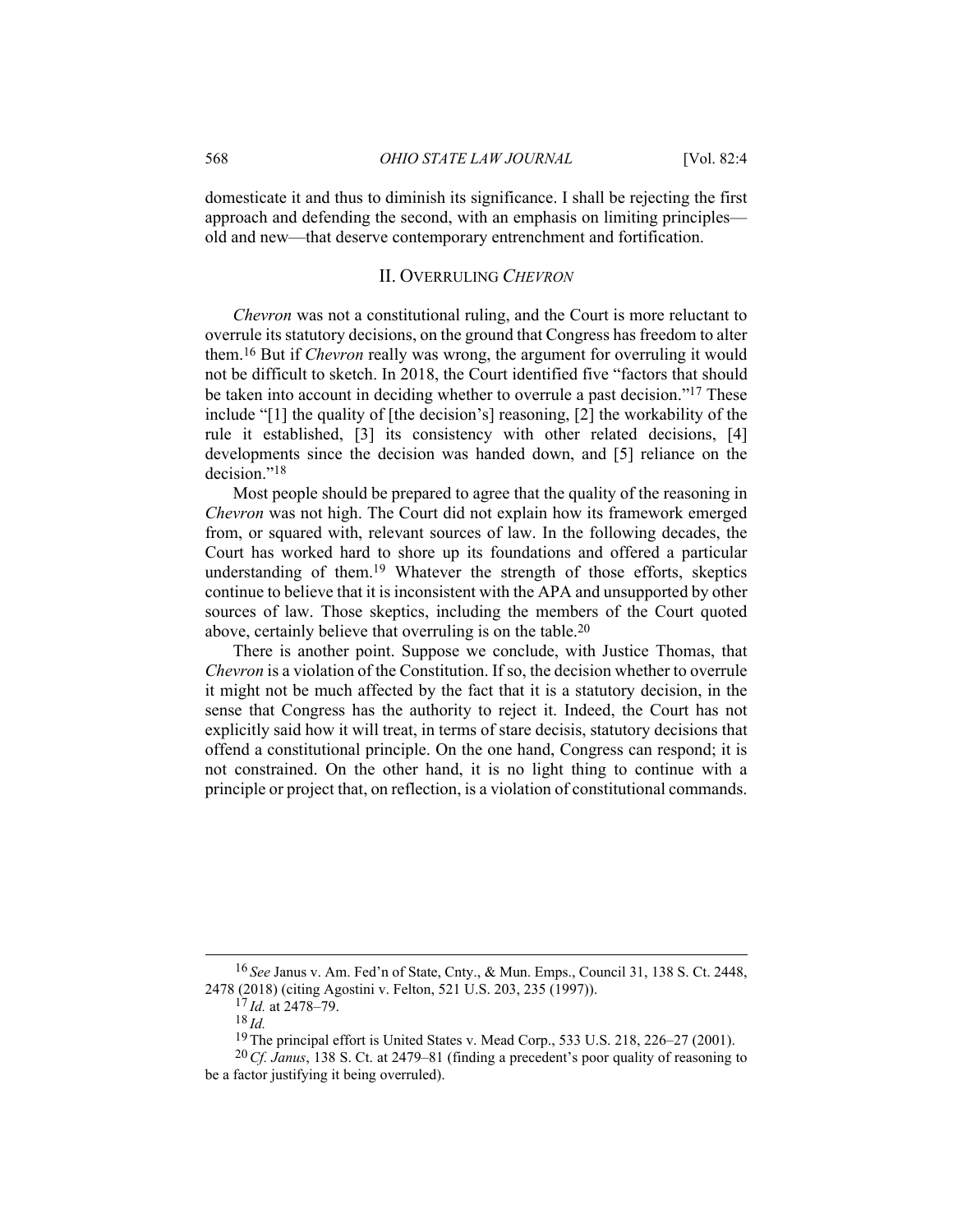With respect to workability,<sup>21</sup> *Chevron* has not realized its original promise, which was to make scope of review issues clean and simple.<sup>22</sup> It is now accompanied by a series of complexities, confusions, and epicycles. There is *Chevron* Step Zero, which determines whether the framework is applicable at all.23 It is not easy to apply Step Zero; it is not even easy to describe it. There is also the *Mead* question, a subset of *Chevron* Step Zero, which determines whether agencies receive deference for interpretations that do not come from rulemaking or adjudication.24 (The answer is: Sometimes. When? That is not clear.) There is the "major question" exception, a kind of *Chevron* carve-out for issues of great social and economic importance.25 There is even "*Chevron* avoidance," which means that when the applicability of *Chevron* is difficult to resolve, courts endeavor to avoid that question altogether.26 (Amazing.) The question of workability is serious and real.

It might therefore be tempting to start afresh, beginning with a simple announcement that courts must independently review agency interpretations of law. From the standpoint of history, nothing would be exotic about that announcement; before *Chevron*, courts sometimes did exactly that.27 We might think that such an announcement would introduce simplicity and clarity where there is now mess, even chaos. Perhaps that announcement could be accompanied with a recognition that when a statute uses some open-ended term,

22 *See* Scalia, *supra* note 13, at 521.

23 *See generally* Cass R. Sunstein, Chevron *Step Zero*, 92 VA. L. REV. 187 (2006).

24 *See* United States v. Mead Corp., 533 U.S. 218, 226–27 (2001); Adrian Vermeule, Mead *in the Trenches*, 71 GEO. WASH. L. REV. 347, 348–49 (2003).

25 *See, e.g.*, King v. Burwell, 135 S. Ct. 2480, 2488–89 (2015); Util. Air Regul. Grp. v. EPA, 573 U.S. 302, 323–24 (2014); FDA v. Brown & Williamson Tobacco Corp., 529 U.S. 120, 159–61 (2000).

26 *See* Lisa Schultz Bressman, *How* Mead *Has Muddled Judicial Review of Agency Action*, 58 VAND. L. REV. 1443, 1464–69 (2005).

27 *See, e.g.*, Off. Emps. Int'l Union, Local No. 11 v. NLRB, 353 U.S. 313, 318–20 (1957); Davies Warehouse Co. v. Bowles, 321 U.S. 144, 149–50 (1944). Indeed, the Court said the same thing *after Chevron*, in what appears to have been a failed effort to restore the status quo ante. *See* INS v. Cardoza-Fonseca, 480 U.S. 421, 446–48 (1987) ("The question whether Congress intended the two standards to be identical is a pure question of statutory construction for the courts to decide. . . . The narrow legal question whether the two standards are the same is, of course, quite different from the question of interpretation that arises in each case in which the agency is required to apply either or both standards to a particular set of facts.").

<sup>21</sup> *See id.* at 2481. Justice Breyer offered an early argument that *Chevron* would prove unworkable, or at least too simple, and there is a good argument that he has been vindicated. *See* Stephen Breyer, *Judicial Review of Questions of Law and Policy*, 38 ADMIN. L. REV. 363, 373 (1986). Recall, however, that the Court believes there is a stronger argument for overruling a *constitutional* holding, which Congress cannot change, than for overruling a *statutory* holding, which Congress can change. *See Janus*, 138 S. Ct. at 2478 (citing Agostini v. Felton, 521 U.S. 203, 235 (1997)). Bills have (unsuccessfully) been introduced to overrule *Chevron*. *See, e.g.*, Separation of Powers Restoration Act of 2016, H.R. 4768, 114th Cong. §§ 2(2)–(3) (2016).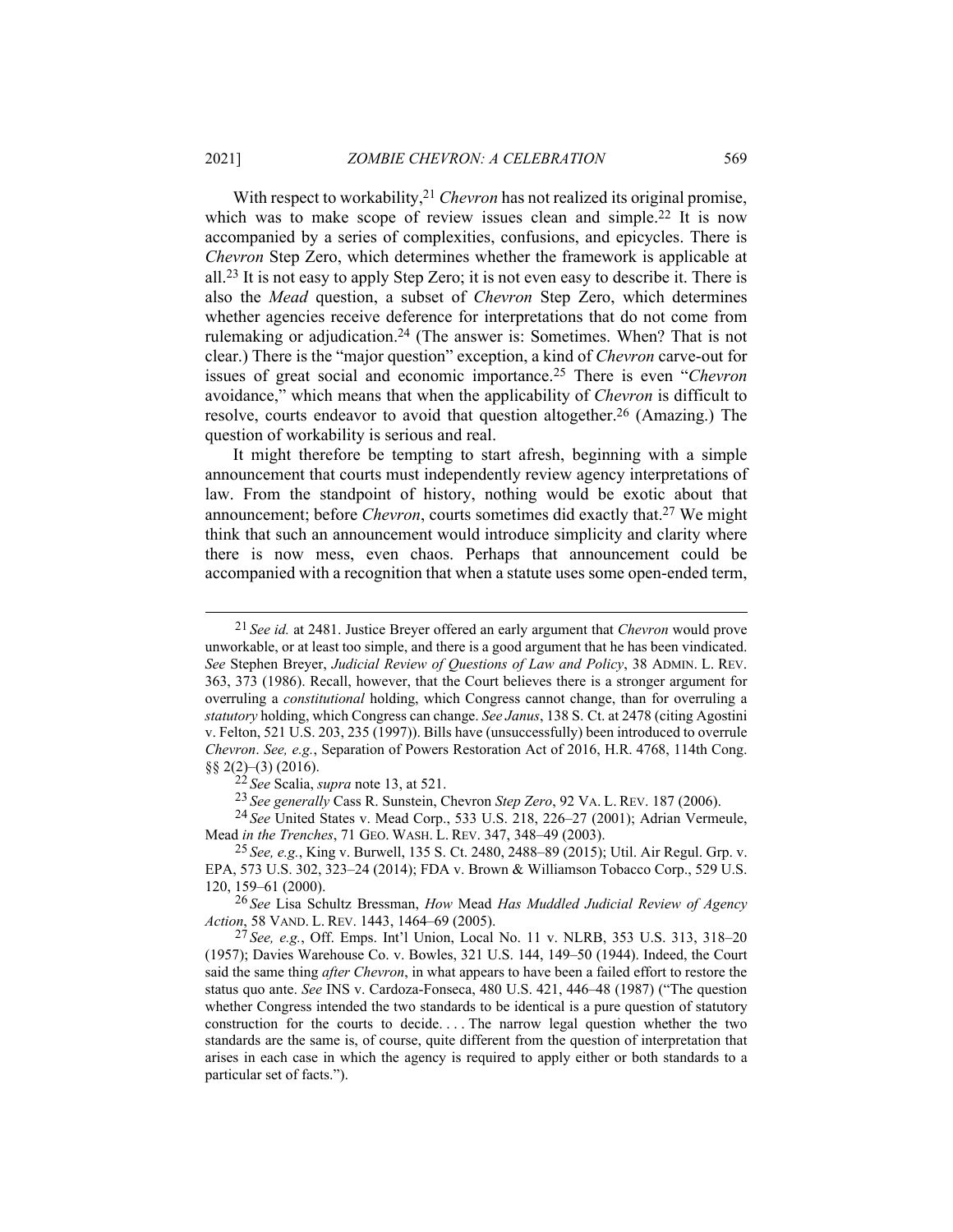such as "reasonable" or "feasible," the *Chevron* framework, or something like it, would apply.28 Such a term might be best read as a delegation of policymaking authority. But whenever Congress has used a specific term, such as "diagnosis" or "pollutant" or "source," purely legal questions would be resolved by judges.29

With respect to the consistency of *Chevron* "with other related decisions,"30 things are not at all clear-cut. On the one hand, the various qualifications of the essential framework, and the many epicycles, might be thought to be in fundamental tension with *Chevron*—to suggest that it has become something like "zombie *Chevron*."31 The qualifications and complexities might be taken to suggest that *Chevron* is in real tension "with other related decisions." On the other hand, in its 2019 decision in *Kisor v. Wilkie*, the Court retained (if barely) the idea of *Auer* deference, which calls for judicial deference to agency interpretations of regulations.32 The rationale in *Kisor* might be taken to cut out the legs from the attack on *Chevron*. Indeed, in retaining *Auer*, the Court made a series of arguments that could easily be taken to be point-by-point rebuttals of the attacks in *Chevron*. 33 If *Kisor* was right, it would be easy to conclude that

29 *See* Kavanaugh, *supra* note 11, at 2154.

30 Janus v. Am. Fed'n of State, Cnty., & Mun. Emps., Council 31, 138 S. Ct. 2448, 2478–79 (2018).

31 *See* Kisor v. Wilkie, 139 S. Ct. 2400, 2425 (2019) (Gorsuch, J., dissenting) (urging that the version of *Auer* deference that the Court approved was a kind of "zombified" *Auer*). 32 *See id.* at 2418 (majority opinion).

33 *See id.* at 2419–22. For example:

And even when a court defers to a regulatory reading, it acts consistently with Section 706. That provision does not specify the standard of review a court should use in "determin[ing] the meaning" of an ambiguous rule. One possibility, as Kisor says, is to review the issue *de novo*. But another is to review the agency's reading for reasonableness. To see the point, assume that a regulatory (say, an employment) statute expressly instructed courts to apply *Auer* deference when reviewing an agency's interpretations of its ambiguous rules. Nothing in that statute would conflict with Section 706. Instead, the employment law would simply make clear *how* a court is to "determine the meaning" of such a rule—by deferring to an agency's reasonable reading. Of course, that is not the world we know: Most substantive statutes do not say anything about *Auer* deference, one way or the other. But for all the reasons spelled out above, we have long presumed (subject always to rebuttal) that the Congress delegating regulatory authority to an agency intends as well to give that agency considerable latitude to construe its ambiguous rules. And that presumption operates just like the

<sup>28</sup> *See* Kavanaugh, *supra* note 11, at 2153–54. It is worth underlining this suggestion. As Justice Kavanaugh notes, an ambiguity is not by itself a delegation. *See id.* at 2152. But as he also notes, a broad and open-ended phrase might reasonably be taken as exactly that. *Id.* No one would think that if a statute uses the word "unreasonable" in the context of a grant of rulemaking authority to an agency, it is meant to give *courts* the authority to decide what that word means. To be sure, courts are entitled to police the boundaries of the term. *See, e.g.*, Michigan v. EPA, 135 S. Ct. 2699, 2707 (2015) (ruling that an agency's interpretation "strayed far beyond [the] bounds" of reasonable interpretation).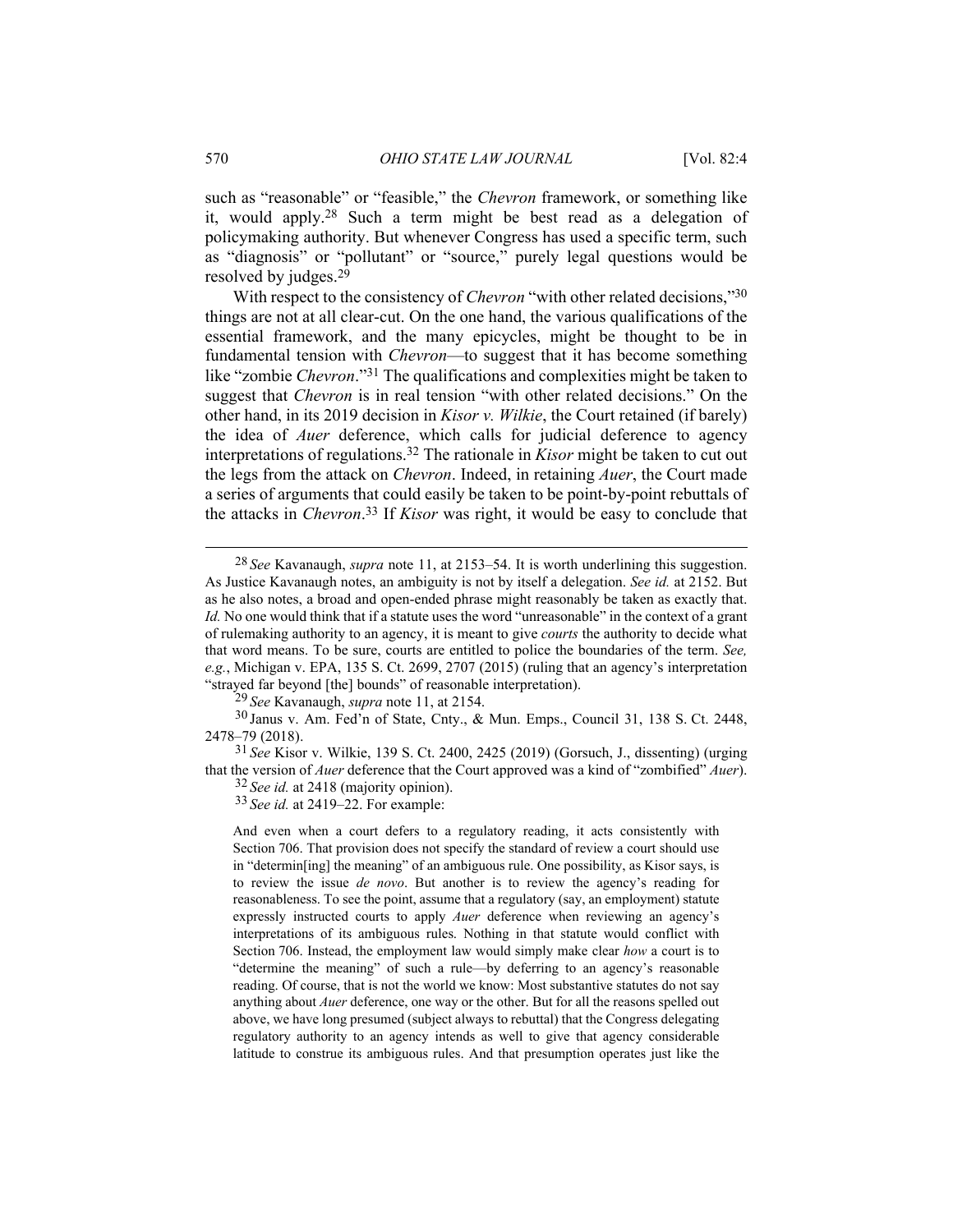*Chevron* was also right, and for exactly the reasons given by the Court in that case.

It would be a stretch to suggest that the argument for overruling *Chevron* is strengthened by developments since the decision was handed down. We do not see changes in the world—in, for example, behavior, institutions, or technology—that render *Chevron* obsolete. To be sure, there have been many legislative enactments since 1984, and perhaps it could be said that their number and complexity weaken the argument for judicial deference to agency interpretations of law, because they increase the risk of agency abuse and selfdealing. But it could equally be said that they *strengthen* that very argument, to the extent that *Chevron* relied on the technical expertise and political accountability of agencies.34 Justice Scalia's defense of *Chevron* explicitly pointed in particular to the rise of complex, technical regulatory tasks; he urged that *Chevron* makes sense as an accommodation to current conditions. As he put it in 1989:

Broad delegation to the Executive is the hallmark of the modern administrative state; agency rulemaking powers are the rule rather than, as they once were, the exception; and as the sheer number of modern departments and agencies suggests, we are awash in agency "expertise." If the *Chevron* rule is not a 100% accurate estimation of modern congressional intent, the prior case-by-case evaluation was not so either—and was becoming less and less so, as the sheer volume of modem dockets made it less and less possible for the Supreme Court to police diverse application of an ineffable rule. And to tell the truth, the quest for the "genuine" legislative intent is probably a wild-goose chase anyway. In the vast majority of cases I expect that Congress *neither* (1) intended a single result, *nor* (2) meant to confer discretion upon the agency, but rather (3) didn't think about the matter at all. If I am correct in that, then any rule adopted in this field represents merely a fictional, presumed intent, and operates principally as a background rule of law against which Congress can legislate.

If that is the principal function to be served, *Chevron* is unquestionably better than what preceded it.<sup>35</sup>

If we were "awash in agency 'expertise'" in 1989, we might be drowning in it today. If Justice Scalia's argument was convincing in that year, it is even more convincing today.

There is also the question of reliance interests, where the analysis is a bit tricky. We might not have a great deal of concrete private reliance on *Chevron*, as can be found when private actors have arranged their affairs around a

Id. at 2419 (citations omitted).

34 Scalia, *supra* note 13, at 516–17.

35 *Id.*

hypothesized statute above. Because of it, once again, courts do not violate Section 706 by applying *Auer*. To the contrary, they fulfill their duty to "determine the meaning" of a rule precisely by deferring to the agency's reasonable reading.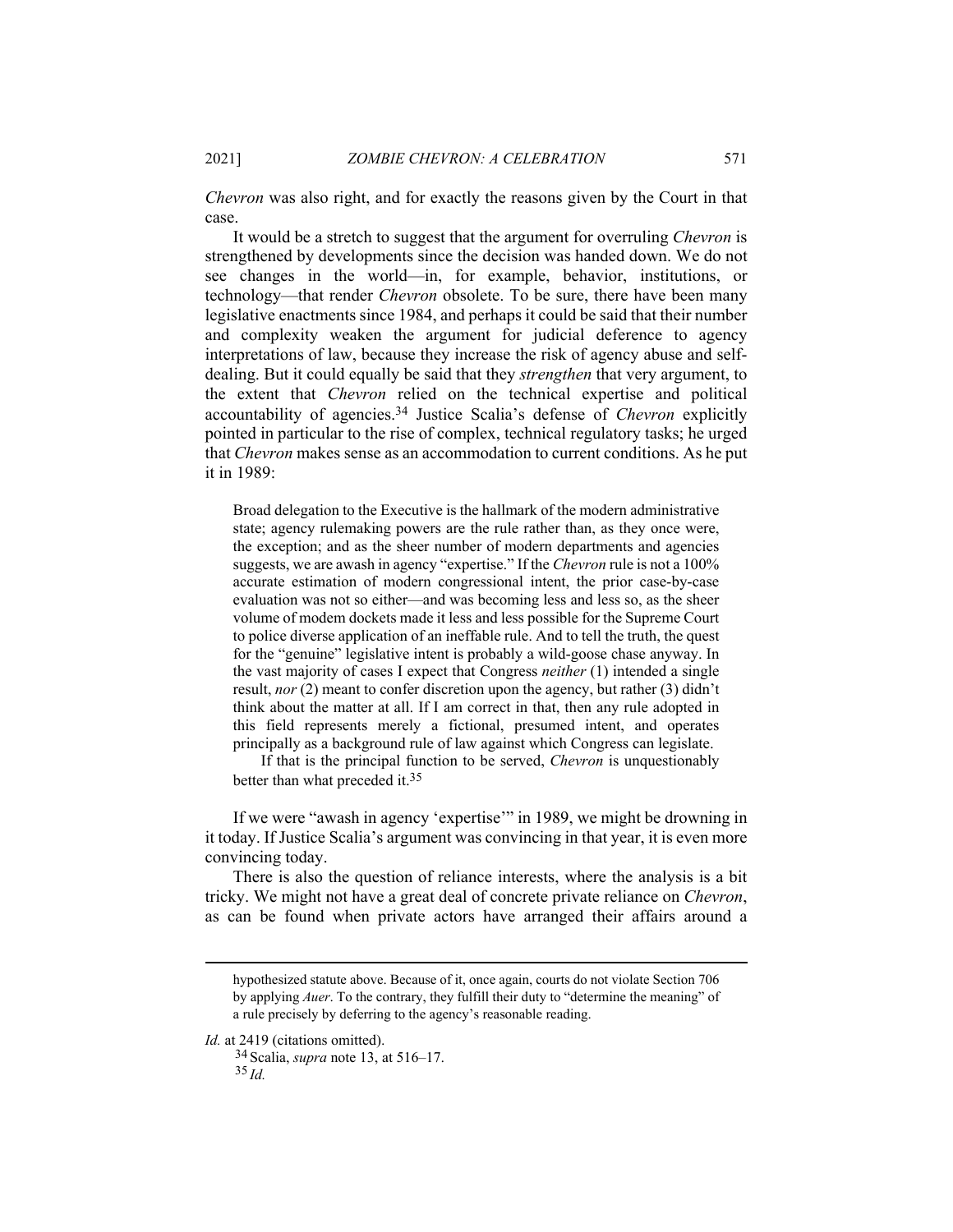longstanding judicial precedent.<sup>36</sup> But for decades, Congress has legislated against the background set by *Chevron*, and the resulting statutes reflect an understanding that the Court's framework will apply. Careful empirical analysis shows that legislative drafters have been quite aware of *Chevron.*37 In short, Congress has legislated with that ruling in mind, $38$  and some of its decisions with respect to drafting may well reflect an understanding that *Chevron* is the law. In these circumstances, a decision to overrule *Chevron* could well be seen as an undoing of a background assumption of central importance to the national legislature. To these points it might be added that agencies have also long acted with *Chevron* in the background, and private parties have assumed the existence of *Chevron* as well.

The question, then, is whether the balance of considerations justifies overruling *Chevron*. For those who think that *Chevron* was right or close to it, the answer is self-evidently no. But even for those who think that *Chevron* was not close to right, the argument for overruling it is not terribly strong. The catalogue thus far suggests, at best, that for its strongest critics, that argument is plausible. But there are other problems, which tip any possible balance.

The most important point is that overruling *Chevron* would create an upheaval—a large shock to the legal system, producing confusion, more conflicts in the courts of appeals, and far greater politicization of administrative law. It might seem simple to announce that legal questions must be resolved by courts, without deference to agency interpretations. But that announcement immediately raises a host of legitimate questions. For example:

- 1. What would happen to the countless regulations that have been upheld under the *Chevron* framework?
- 2. Would the overruling of *Chevron* be prospective only? What would that even mean?
- 3. How would *Chevron* itself, or the many cases like it, be decided?39 What if agency expertise really is relevant? Might something like

<sup>36</sup> *See* William N. Eskridge, Jr., *Overruling Statutory Precedents*, 76 GEO. L.J. 1361, 1382–84 (1988) ("Where private parties have over time shaped their relations around a precedent's rule, it is considered presumptively unfair to change the precedent retroactively and courts will not do so without strong reason.").

<sup>37</sup> *See* Abbe R. Gluck & Lisa Schultz Bressman, *Statutory Interpretation from the Inside—An Empirical Study of Congressional Drafting, Delegation, and the Canons: Part I*, 65 STAN. L. REV. 901, 995 (2013) (finding that 82% of congressional staffers surveyed were familiar with *Chevron*). It might be responded that *Chevron* itself altered the interpretive status quo, by substituting a new framework for another (which was admittedly murky). If *Chevron* did that, why should a decision to overrule it not do the same? The best answer is that no predecessor decision established a clear framework against which Congress did its work.

<sup>38</sup> *See id.* at 996.

<sup>39</sup> That is a more difficult and more interesting question than it might seem. In *Chevron* itself, it is not obvious how to assess the plantwide definition of "source"—or, for that matter,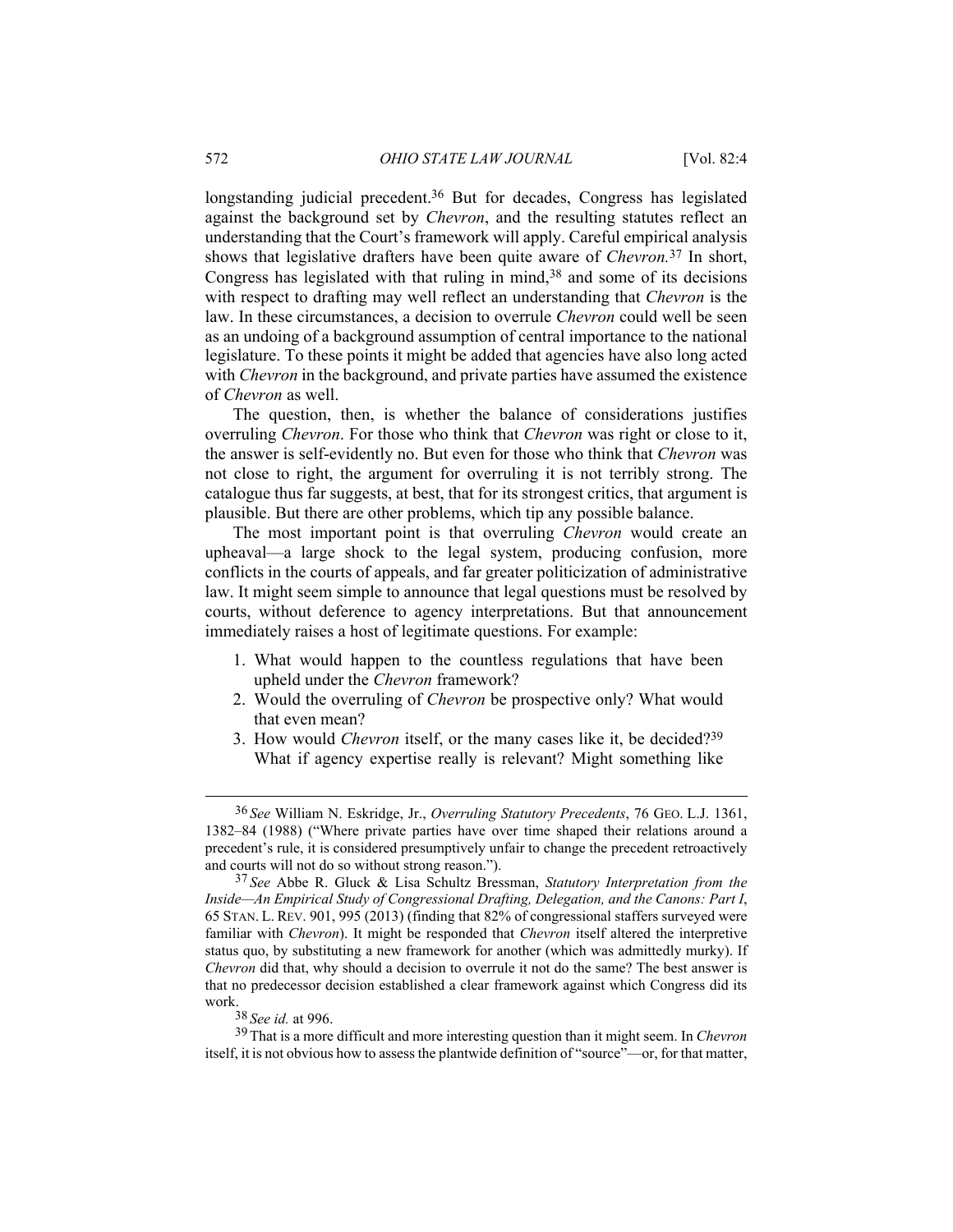*Chevron* turn out to be inevitable?<sup>40</sup> If courts are dealing with a relatively minor question, and it is highly technical, might courts defer to the agency's view?

- 4. What about *Skidmore*?41 In a post-*Chevron* era, should courts give agency interpretations the kind of respectful attention that *Skidmore* counsels?42 If so, what exactly would be the difference between *Chevron* (by hypothesis abandoned) and *Skidmore* (by hypothesis affirmed)? Are angels dancing on the head of a pin?
- 5. What if courts really are in equipoise, or close to it?43 In such cases, wouldn't interpretive principles have to be brought to bear? Might some of them be covert? Might deference to agency interpretations be among them, even if it is not explicitly articulated?

It is worthwhile underlining (1) and (2) in particular. Suppose that *Chevron* were overruled, period, so that all agency interpretations of statutes, since 1984, would be subject to review under a new framework. Some number—perhaps thousands—have been upheld, and would be newly vulnerable. Some other number—certainly thousands—were never challenged, in part because doing so would be difficult under *Chevron*; they too would be newly vulnerable. Would the many regulations upheld by some federal court, under the *Chevron*  framework, be suddenly subject to invalidation? That would seem preposterous. It might be tempting, in response, to say that *Chevron* would be overruled prospectively. That would of course be highly irregular. And what would it even mean? Would regulations developed and issued in (say) 1999, 2009, and 2019,

the Carter administration's version of the Clean Air Act—without something like the *Chevron* framework. The only statutory definition of "source" did not apply to the program at issue, and it was hardly pellucid. For anyone with textualist leanings, the best approach probably would be to say that nothing in the Clean Air Act (or its predecessor) prohibited the plantwide definition, which is to say that the EPA could choose either. That approach would not, of course, be very different from what the Court actually did in *Chevron*. Indeed, a post-*Chevron* administrative law would probably end up requiring courts to do something like that in many cases, and whether or not such an approach is worse than *Chevron*, it is not a lot better. *See* Cass R. Sunstein, Chevron *Without* Chevron, 2018 SUP. CT. REV. 59, 76–78.

<sup>40</sup> *See generally* Nicholas R. Bednar & Kristin E. Hickman, Chevron*'s Inevitability*, 85 GEO. WASH. L. REV. 1392 (2017) (arguing that the necessities of the modern administrative state make the existence of *Chevron*-style deference inevitable).

<sup>41</sup> *See generally* Skidmore v. Swift & Co., 323 U.S. 134 (1944).

<sup>42</sup> *See id.* at 139–40 (explaining that, although the agency conclusion in question was not entitled to "decisive weight," the agency's expertise and "informed judgment" was such that courts and litigants should look to the agency for guidance).

<sup>43</sup> Recall the possibility that in some cases, including *Chevron*, courts are in a "construction zone," because they do not have materials to interpret. *See* Lawrence B. Solum, *Originalism and Constitutional Construction*, 82 FORDHAM L. REV. 453, 469–72 (2013). This idea depends on the old distinction between interpretation and construction, which is no longer familiar within the legal culture, but which might prove useful in this as well as other contexts. *See generally* Lawrence B. Solum, *The Interpretation-Construction Distinction*, 27 CONST. COMMENT. 95 (2010).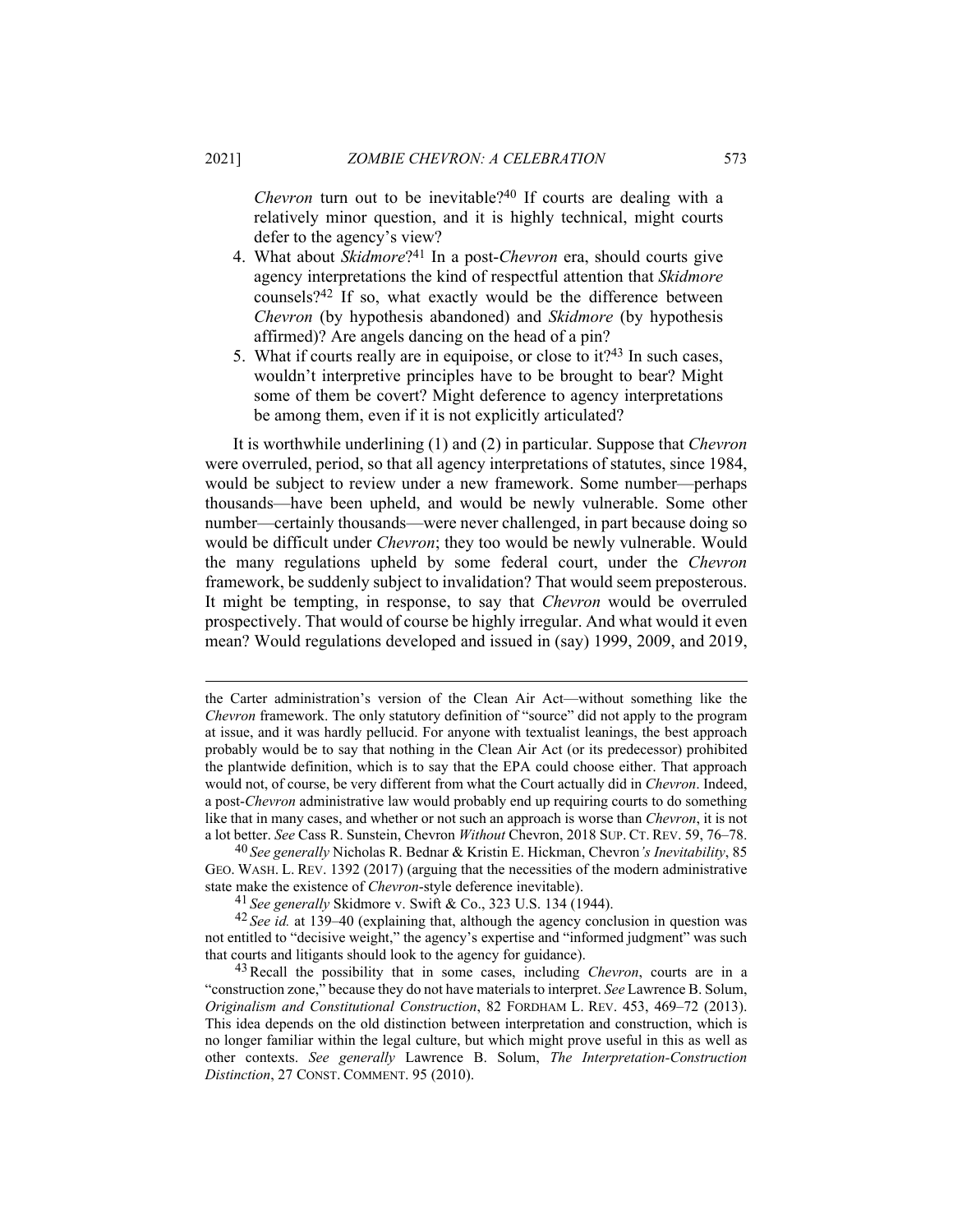with reference to *Chevron*, be reviewed under some not-*Chevron*? Would only regulations developed and issued after the date of the decision overruling *Chevron* be subject to not-*Chevron*? That would also be highly irregular. There are no obviously good alternatives here.

To be sure, the problem might be soluble. Perhaps the issue could be settled by taking not-*Chevron* in the same way that *Chevron* itself was taken in 1984. In that year, *Chevron* was not taken to call for a reassessment of judicial rulings upholding or invalidating agency rules under the pre-*Chevron* framework. For that reason, *Chevron* was not disruptive when issued.44 The problem is that at that time, *Chevron* was far less a break from precedent than not-*Chevron* would obviously be. Still, it might be possible for the Court to make clear that overruling *Chevron* is not meant to open up previous decisions made under the *Chevron* framework. But the question could turn out to be messy.

More fundamentally, conflicts among the courts of appeals would undoubtedly proliferate.45 In this regard, a longstanding defense of *Chevron*, and one that might particularly resonate in the modern era, is that it reduces the effect of policy preferences on the part of *judges*. Suppose that judicial judgments about the meaning of statutes are affected by such preferences; if so, the argument for *Chevron* would be strengthened. Consider these words from the decision itself: "While agencies are not directly accountable to the people, the Chief Executive is, and it is entirely appropriate for this political branch of the Government to make such policy choices  $\dots$ ."<sup>46</sup>

A great deal of evidence demonstrates that *Chevron* is indeed reducing the effects of judicial policy preferences. In a comprehensive study, Kent Barnett, Christina L. Boyd, and Christopher J. Walker found that *Chevron* "significantly curbs" demonstrably partisan rulings.47 When the most liberal judicial panels review conservative agency interpretations, they strike them down 82% of the time when they do not use *Chevron*, but just 49% of the time when they do.<sup>48</sup> When the most conservative judges review liberal agency interpretations, they strike them down 82% of the time when they do not use *Chevron*, but just 34% of the time when they do.49

Unsurprisingly, liberal panels are more likely than conservative panels to agree with liberal agency interpretations, and conservative panels are more

<sup>44</sup> *See* Thomas W. Merrill, *The Story of* Chevron*: The Making of an Accidental Landmark*, 66 ADMIN. L. REV. 253, 276 (2014) ("Although there were 19 argued cases in the . . . term [immediately after *Chevron*] that presented some kind of question about whether the Court should defer to an agency interpretation of statutory law, *Chevron* was cited in only one of those cases.").

<sup>45</sup> *See* Peter L. Strauss, *One Hundred Fifty Cases Per Year: Some Implications of the Supreme Court's Limited Resources for Judicial Review of Agency Action*, 87 COLUM. L. REV. 1093, 1105–07 (1987).

<sup>46</sup> Chevron U.S.A. Inc. v. Nat. Res. Def. Council, Inc., 467 U.S. 837, 865 (1984).

<sup>47</sup> Kent Barnett, Christina L. Boyd & Christopher J. Walker, *Administrative Law's Political Dynamics*, 71 VAND. L. REV. 1463, 1468 (2018).

<sup>48</sup> *See id.* 49 *See id.*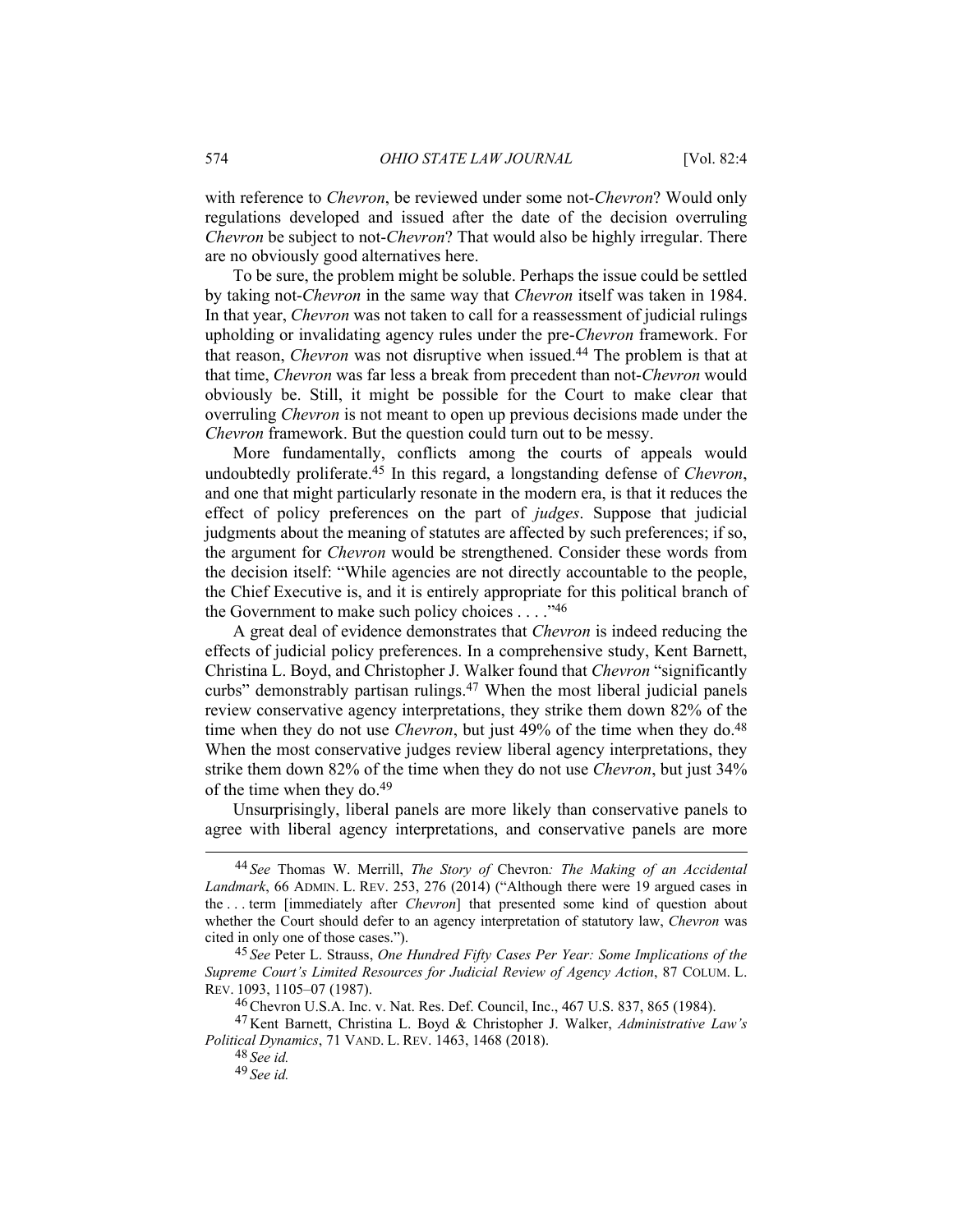likely than liberal panels to agree with conservative agency interpretations.<sup>50</sup> But in *Chevron* cases, the difference between the two is greatly compressed.<sup>51</sup> In these circumstances, a predictable effect of overruling *Chevron* would be to ensure a far greater role for judicial policy preferences in statutory interpretation and far more common splits along ideological lines.52

To *Chevron*'s critics, these various problems might not be decisive if there were no other means of responding to their objections. If *Chevron* is unconstitutional, perhaps it must be overruled, even if doing so produces serious practical problems, and if *Chevron* is inconsistent with the APA and starting to fall of its own weight, overruling it might be the appropriate course, notwithstanding those practical problems. But as we shall now see, *Chevron* might be domesticated without being overruled. Indeed, the Court has been taking significant steps toward domesticating it; the process is well underway.53 The only question is whether existing steps should be formalized and entrenched in some further way, perhaps in response to objections from Justice Kennedy and others, with greater clarity from the Court about the limits of judicial deference to agency interpretations of law.54 That is essentially the approach taken by the Court with respect to the various attacks on *Auer* deference,<sup>55</sup> and it is the appropriate approach with respect to *Chevron* as well.

#### III. LEASHING *CHEVRON*

#### A. *Step One*

The most important way to domesticate *Chevron* is to ensure that Step One is taken very seriously—that is, that judges proceed to Step Two only if the statutory provision is genuinely ambiguous.<sup>56</sup> Textualists will enthusiastically embrace this idea, and it should appeal to non-textualists as well. Recall Justice Kennedy's concern that deference is sometimes "reflexive," which means that lower courts proceed to Step Two whenever a statute is susceptible to more than

<sup>50</sup> *See id.*

<sup>51</sup> *See id.*

 $52$  On the continuing role of political disagreements, see generally Thomas J. Miles & Cass R. Sunstein, *Do Judges Make Regulatory Policy? An Empirical Investigation of*  Chevron, 73 U. CHI. L. REV. 823 (2006).

<sup>53</sup> *See, e.g.*, Michigan v. EPA, 135 S. Ct. 2699, 2708 (2015) (explaining that *Chevron* does not allow an agency to "keep[] parts of statutory context it likes while throwing away parts it does not"); Util. Air Regul. Grp. v. EPA, 573 U.S. 302, 324 (2014) (noting the "major questions" exception and emphasizing that *Chevron* does not permit an agency suddenly to discover new economically and politically significant power in a long-existing statute).

<sup>&</sup>lt;sup>54</sup> State practice is illuminating here, if only because it shows a variety of approaches. Notably, most state courts have not embraced the *Chevron* approach, though many have. *See* Aaron Saiger, Chevron *and Deference in State Administrative Law*, 83 FORDHAM L. REV. 555, 558–60 (2014).

<sup>55</sup> *See* Kisor v. Wilkie, 139 S. Ct. 2400, 2414–18 (2019).

<sup>56</sup> Chevron U.S.A. Inc. v. Nat. Res. Def. Council, Inc., 467 U.S. 837, 842–43 (1984).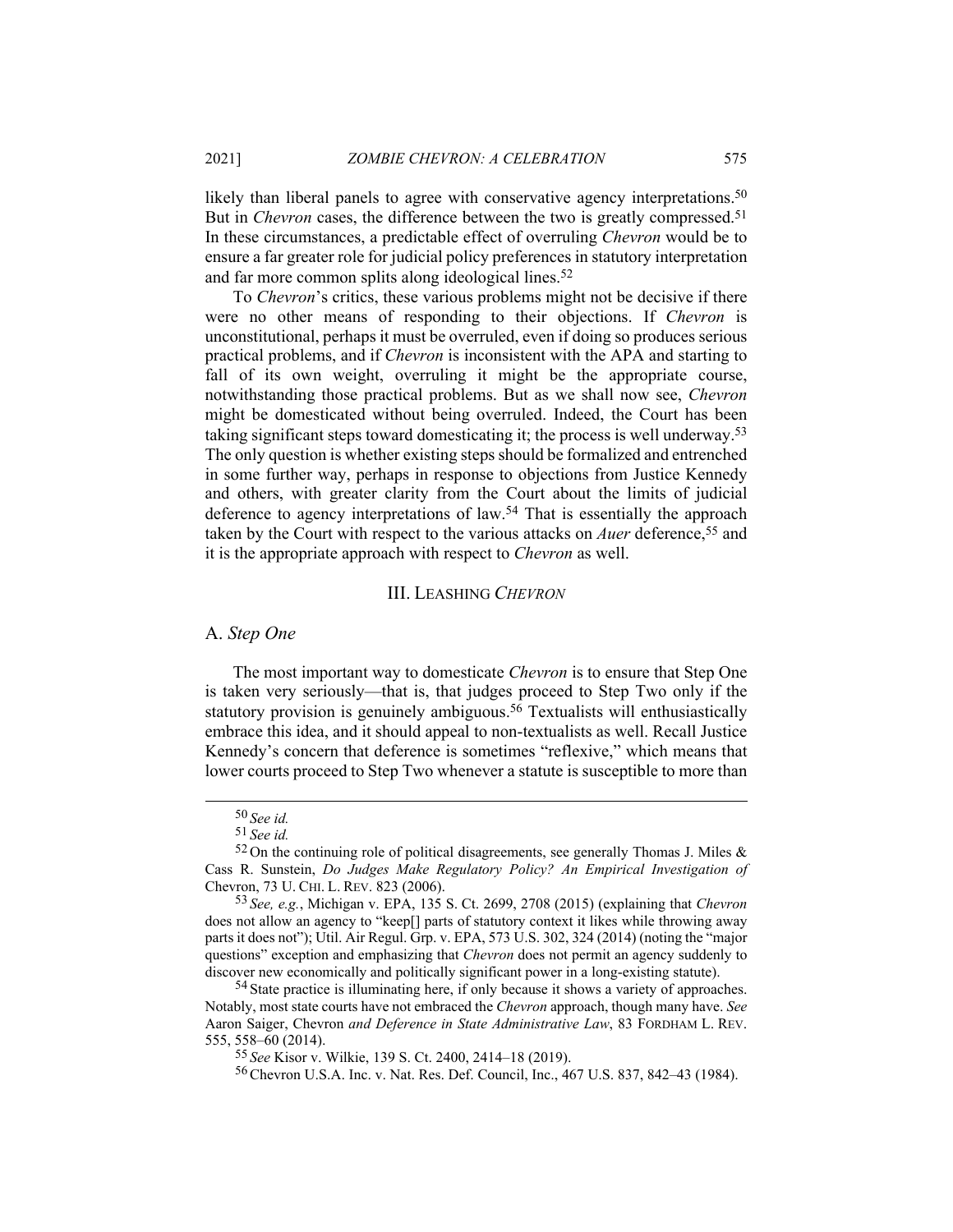one interpretation, even if one conclusion is clearly superior.57 Recall that Justice Kavanaugh's spirited word—"amazing"—was reserved for deference to an agency's interpretation even though all judges agreed that a different interpretation was best.58 Recall finally Justice Scalia's words from 1989:

In my experience, there is a fairly close correlation between the degree to which a person is (for want of a better word) a "strict constructionist" of statutes, and the degree to which that person favors *Chevron* and is willing to give it broad scope. The reason is obvious. One who finds *more* often (as I do) that the meaning of a statute is apparent from its text and from its relationship with other laws, thereby finds *less* often that the triggering requirement for *Chevron* deference exists. It is thus relatively rare that *Chevron* will require me to accept an interpretation which, though reasonable, I would not personally adopt. Contrariwise, one who abhors a "plain meaning" rule, and is willing to permit the apparent meaning of a statute to be impeached by the legislative history, will more frequently find agency-liberating ambiguity, and will discern a much broader range of "reasonable" interpretation that the agency may adopt and to which the courts must pay deference. The frequency with which *Chevron* will require *that* judge to accept an interpretation he thinks wrong is infinitely greater.59

We could easily imagine a vigorous pronouncement from the Court, emphasizing the primacy of the judiciary in statutory interpretation, and insisting that deference to agency interpretations is justified only in the face of either an open-ended term ("reasonable" or "feasible")<sup>60</sup> or something fairly close to equipoise (which plausibly helps account for *Chevron* itself). Such a pronouncement might also emphasize that deference is most appropriate in cases in which resolution of a statutory ambiguity calls for application of technical expertise (as was so, more than plausibly, in *Chevron* itself).

Such a pronouncement could express the equivalent of a "mood,"<sup>61</sup> cautioning lower courts against seizing on potentially ambiguous terms to justify deference in cases in which one interpretation really is superior. It is true that if it is written incautiously, any such pronouncement could effectively undo *Chevron* altogether, which would not be a good idea. In some cases, purely legal competence is not enough to require a single interpretation, and the agency should be permitted to choose (reasonably). The only point is that some ambiguities are real, and others are merely apparent. They disappear on reflection.

<sup>57</sup> *See* Pereira v. Sessions, 138 S. Ct. 2105, 2120 (2018) (Kennedy, J., concurring).

<sup>58</sup> *See* Kavanaugh, *supra* note 11, at 2151.

<sup>59</sup> Scalia, *supra* note 13, at 521.

<sup>60</sup> *See* Kavanaugh*, supra* note 11, at 2153.

<sup>61</sup>*Cf.* Universal Camera Corp. v. NLRB, 340 U.S. 474, 487 (1951) (describing a congressional "mood").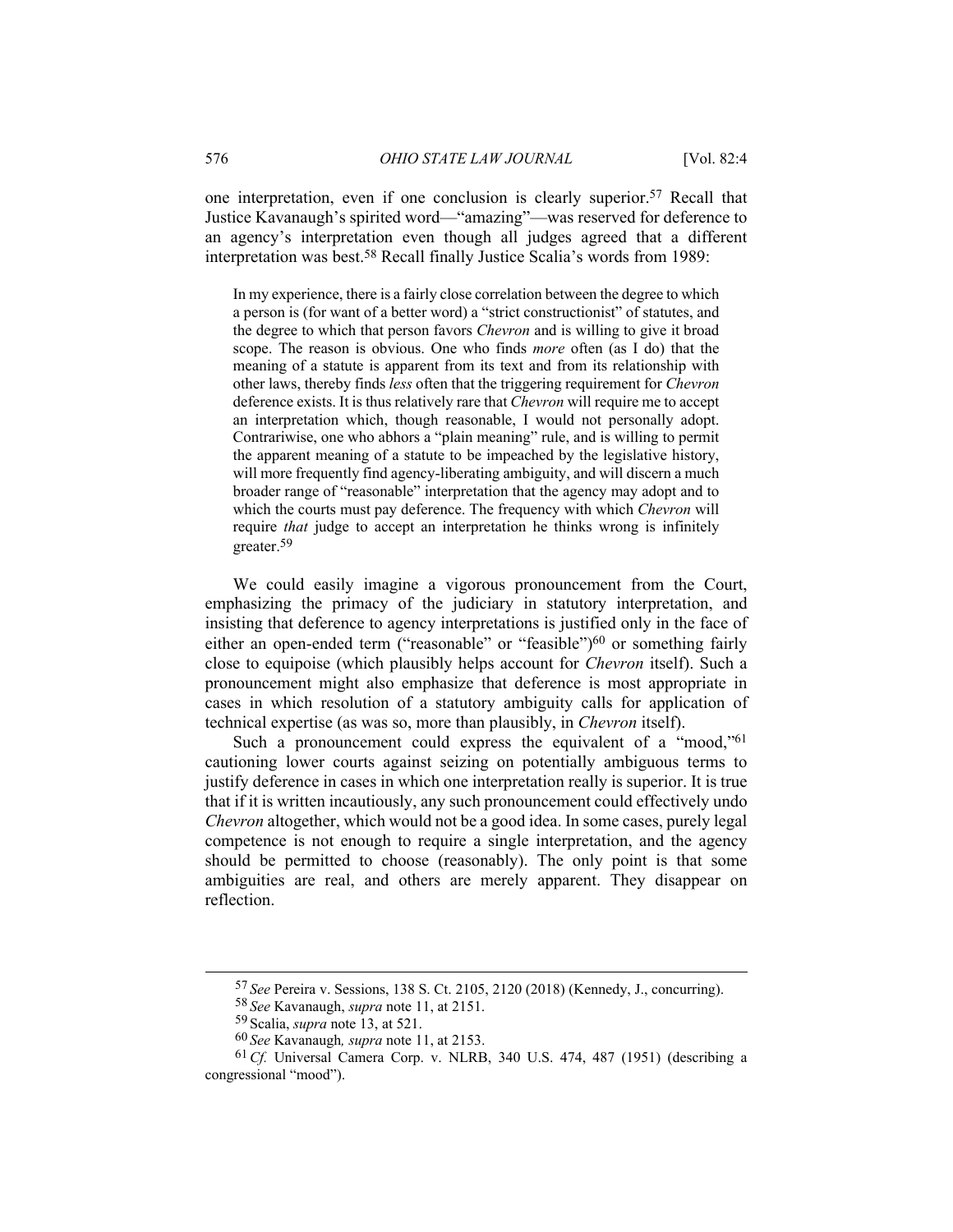### B. *Step Two*

The second way to domesticate *Chevron* is to emphasize the immense importance of Step Two. As noted, the basic idea is that agency interpretations must not be unreasonable or arbitrary.62 This idea is different from general arbitrariness review under the APA, which calls for invalidation of arbitrariness in fact-finding or pure policymaking.63 For example, it would be arbitrary to declare a chemical to be carcinogenic when essentially all of the science says otherwise; it would also be arbitrary to eliminate a regulation that is preventing hundreds of premature deaths in order to save \$500. In the leading decision on arbitrariness review, there was no dispute about the meaning of the organic statute.64 The only question was whether the agency had made reasonable judgments of fact and policy.<sup>65</sup>

Under Step Two of *Chevron*, by contrast, the question is whether an agency has chosen *an unreasonable interpretation of a statutory term*. 66 One example, on which the Court was unanimous, is an agency's decision to interpret a provision of law so as to make costs irrelevant.<sup>67</sup> That decision is simply unreasonable. To be sure, reasonable people can differ about how to value costs or how to weigh them against benefits. But it is hard to defend the proposition that in deciding what to do, agencies should not consider costs *at all*. It is unreasonable to interpret a statute so as to foreclose consideration of costs.

The example is merely illustrative. Suppose that an agency chooses a narrow interpretation of various provisions of the Endangered Species Act; suppose too the statute is ambiguous under Step One. Under Step Two, it is necessary for the agency to explain why its narrow interpretation is reasonable. If the interpretation would put members of endangered species at risk without significantly reducing burdens and costs, it would be difficult to defend. The broader point is that arbitrary decision-making is unlawful, and that principle is explicitly recognized in Step Two.<sup>68</sup> Courts should be willing to enforce it.

 $62$  For valuable discussion of the foundations of this idea, see Jerry L. Mashaw, *Rethinking Judicial Review of Administrative Action: A Nineteenth Century Perspective*, 32 CARDOZO L. REV. 2241, 2243–44 (2011).

<sup>63</sup> *See* Motor Vehicle Mfrs. Ass'n v. State Farm Mut. Auto. Ins., 463 U.S. 29, 41, 43 (1983).

<sup>64</sup> *See id.* at 41.

<sup>65</sup> *See id.* at 51–52.

<sup>66</sup> Chevron U.S.A. Inc. v. Nat. Res. Def. Council, Inc., 467 U.S. 837, 843, 845 (1984). 67 *See* Michigan v. EPA, 135 S. Ct. 2699, 2707–08, 2714 (2015). The Justices sharply disagreed on the decisive issue in the case, but all agreed that if an agency ignores costs when it has the authority to consider them, it is violating Step Two. *See id.* at 2714 (Kagan, Ginsburg, Breyer & Sotomayor, JJ., dissenting).

<sup>68</sup> *See* JERRY L. MASHAW, REASONED ADMINISTRATION AND DEMOCRATIC LEGITIMACY: HOW ADMINISTRATIVE LAW SUPPORTS DEMOCRATIC GOVERNMENT 116–21 (2018).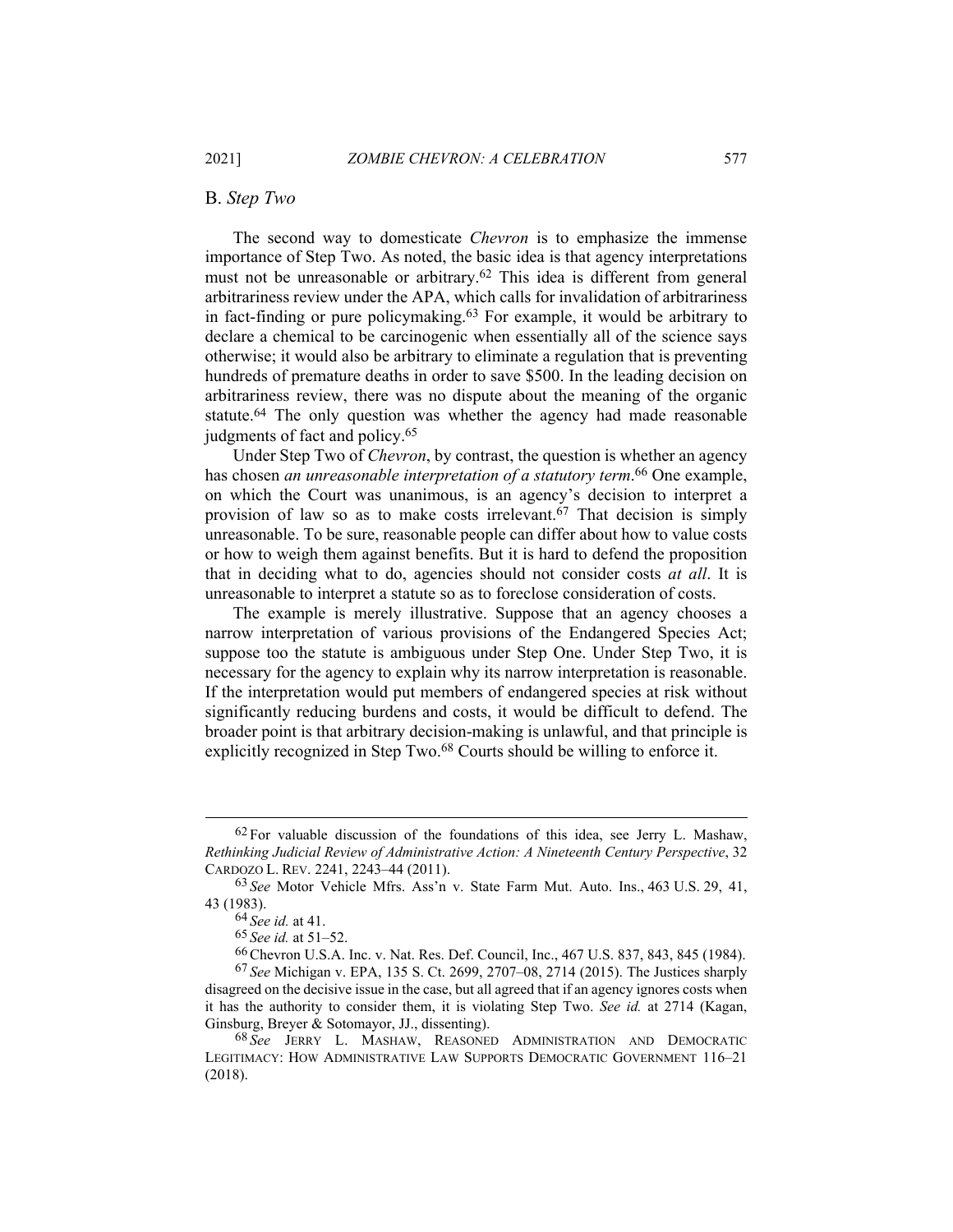## C. *Canons of Construction*

The third way to domesticate *Chevron* involves canons of construction. The semantic canons are designed to elicit meaning, and although some of them are not particularly reliable, others have an important place.<sup>69</sup> For present purposes, substantive canons are of particular interest. Some of them operate as a kind of Step One brake on agency interpretations, though they may have nothing to do with legislative instructions. They are effectively *nondelegation canons*, designed to forbid agency action unless it is explicitly authorized by the national legislature.70 Consider, for example, the presumption against retroactivity. The basic idea is that if agencies are to apply their rules retroactively, it must be because Congress has expressly permitted them to do exactly that.71 Or consider the presumption against extraterritoriality, which means that agencies may not apply statutes outside of the territorial boundaries of the United States without clear congressional authorization.72

The most important nondelegation canon, for present purposes, is the avoidance canon, which means that statutes will be construed so as to stay away from the terrain of constitutional doubt.73 In the modern history of administrative law, the exemplary case is *Kent v. Dulles*, in which the Court invoked the avoidance canon to forbid the Secretary of State from using an apparently open-ended grant of authority to deny a passport to a member of the Communist Party.74 As the Court put it, "we deal here with a constitutional right of the citizen, a right which we must assume Congress will be faithful to respect. . . . Congress has made no such provision in explicit terms; and absent one, the Secretary may not employ that standard to restrict the citizens' right of free movement."75 The idea has general importance. It suggests that the Executive Branch may not interpret an ambiguous provision in such a way as to raise serious constitutional problems. Congress must expressly authorize that.<sup>76</sup>

<sup>69</sup> A valuable treatment is Kavanaugh, *supra* note 11, at 2159–62 (arguing that judges should not often use the *ejusdem generis* canon, that the anti-redundancy canon should be invoked sparingly, and that judges should be cautious in using the consistent usage canon).

<sup>70</sup> *See generally* Cass R. Sunstein, *Nondelegation Canons*, 67 U. CHI. L. REV. 315 (2000).

<sup>71</sup> *See, e.g.*, Bowen v. Georgetown Univ. Hosp., 488 U.S. 204, 208 (1988) ("Retroactivity is not favored in the law. Thus, congressional enactments and administrative rules will not be construed to have a retroactive effect unless their language requires this result.").

<sup>72</sup> *See, e.g.*, EEOC v. Arabian Am. Oil Co., 499 U.S. 244, 248 (1991) ("We assume that Congress legislates against the backdrop of the presumption against extraterritoriality. Therefore, unless there is 'the affirmative intention of the Congress clearly expressed,' we must presume it 'is primarily concerned with domestic conditions.'" (citations omitted)).

<sup>73</sup> *See, e.g.*, Kent v. Dulles, 357 U.S. 116, 128–29 (1958).

<sup>74</sup> *See id.* 

<sup>75</sup> *Id.* at 130.

<sup>76</sup> *See, e.g.*, *id.*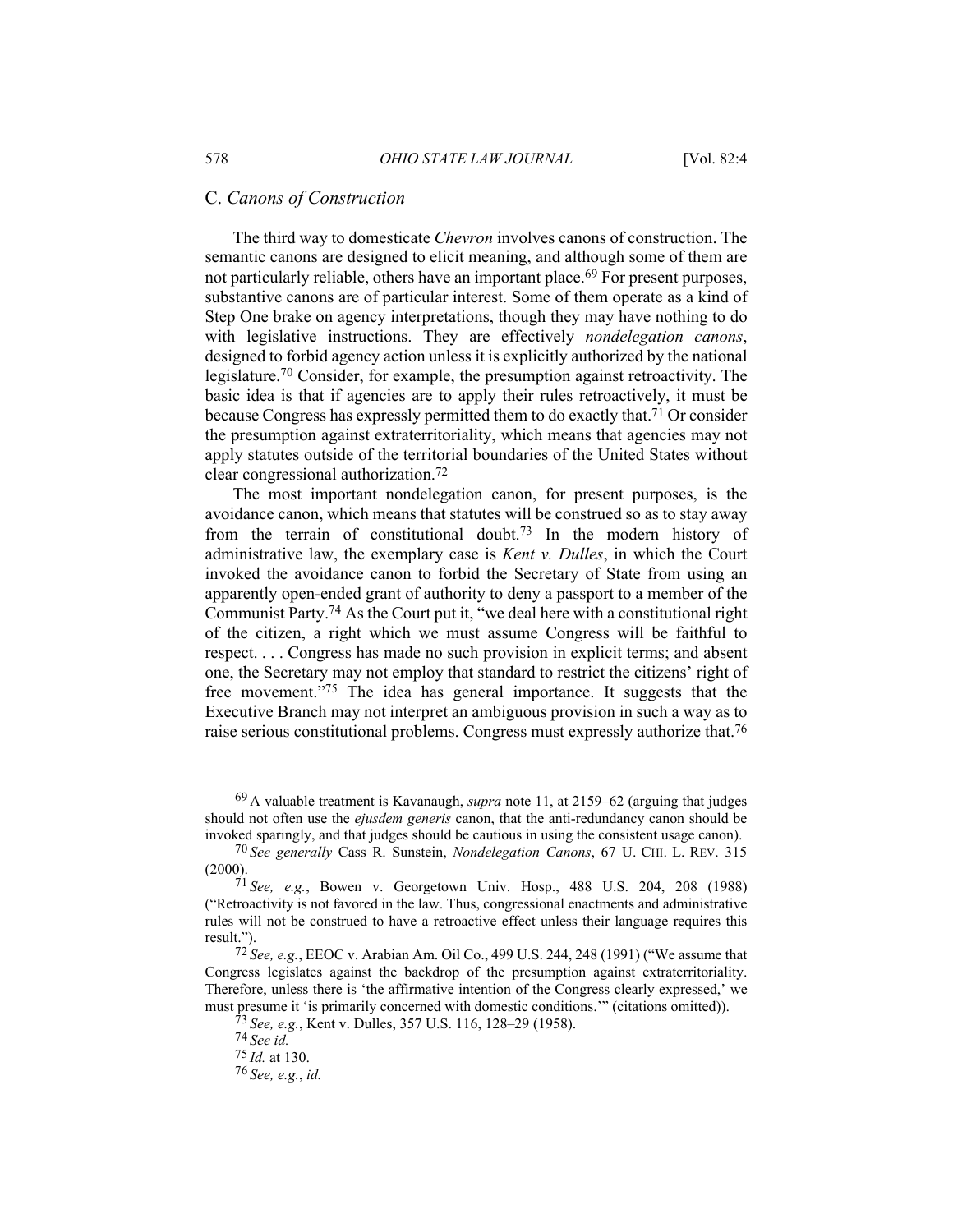By requiring that authorization, the avoidance canon is directly responsive to some of the concerns of early and current critics of the administrative state.<sup>77</sup>

A more recent canon, also with unmistakable roots in nondelegation principles, comes from the "major questions" doctrine, which is designed to deny agencies the benefit of *Chevron* deference when interpretation of statutory terms raises questions of great social or economic importance.78 Within the Court, the doctrine has been understood in two different ways. The first suggests a kind of "carve out" from *Chevron* deference when a major question is involved. On this view, courts, not agencies, will interpret ambiguous provisions where resolution of the ambiguity raises an issue of sufficient importance.<sup>79</sup> The second understanding of the doctrine is stronger. It suggests that courts will not allow agencies to seize on ambiguous provisions to assert large-scale authority.80 On the first understanding, then, the major question doctrine means that *courts will decide whether agencies can act*. On the second understanding, it means that *agencies cannot act*.

With respect to the first understanding, it will be useful to recall that in Justice Breyer's view, the theory of *Chevron* is least contentious when an agency is resolving a legal question that appears interstitial or that cannot be answered without applying the kinds of technical expertise that agencies develop over time.<sup>81</sup> But when an agency is interpreting a major question (the theory goes), it is hazardous to infer any such authority.82 In such cases, the best inference is that Congress wants courts to decide issues of law independently. The *Chevron* carve-out theory of the major questions doctrine is supported by several decisions, of which the most conspicuous involves tax subsidies under the Affordable Care Act.83

<sup>77</sup> *See, e.g.*, ROSCOE POUND, ADMINISTRATIVE LAW: ITS GROWTH, PROCEDURE, AND SIGNIFICANCE 6–7 (1942); *see also id.* at 132 ("We must bear in mind that the theories of disappearance of law go along with, have developed side by side with, absolute theories in politics. . . . The real foe of absolutism is law."); Roscoe Pound, *The Place of the Judiciary in a Democratic Polity*, 27 A.B.A.J. 133, 133 (1941) (contending that a recent veto message instructing judges to "confine the judicial process to cases 'appropriate for its exercise'" was in line with the "Marxian idea of the disappearance of law" and "in the spirit of the absolute ideas").

<sup>78</sup> *See, e.g.*, King v. Burwell, 135 S. Ct. 2480, 2488–89 (2015) (holding that the major questions doctrine prevented deference to the IRS's interpretation of the Affordable Care Act).

<sup>79</sup> *See, e.g.*, *id.*

<sup>80</sup> *See, e.g.*, FDA v. Brown & Williamson Tobacco Corp., 529 U.S. 120, 160–61 (2000). 81 *See* Breyer, *supra* note 21, at 379, 381–82.

<sup>82</sup> *See, e.g.*, *King*, 135 S. Ct. at 2488–89.

<sup>&</sup>lt;sup>83</sup> See id. ("'In extraordinary cases, however, there may be reason to hesitate before concluding that Congress has intended such an implicit delegation.' This is one of those cases. The tax credits are among the Act's key reforms, involving billions of dollars in spending each year and affecting the price of health insurance for millions of people. Whether those credits are available on Federal Exchanges is thus a question of deep 'economic and political significance' that is central to this statutory scheme; had Congress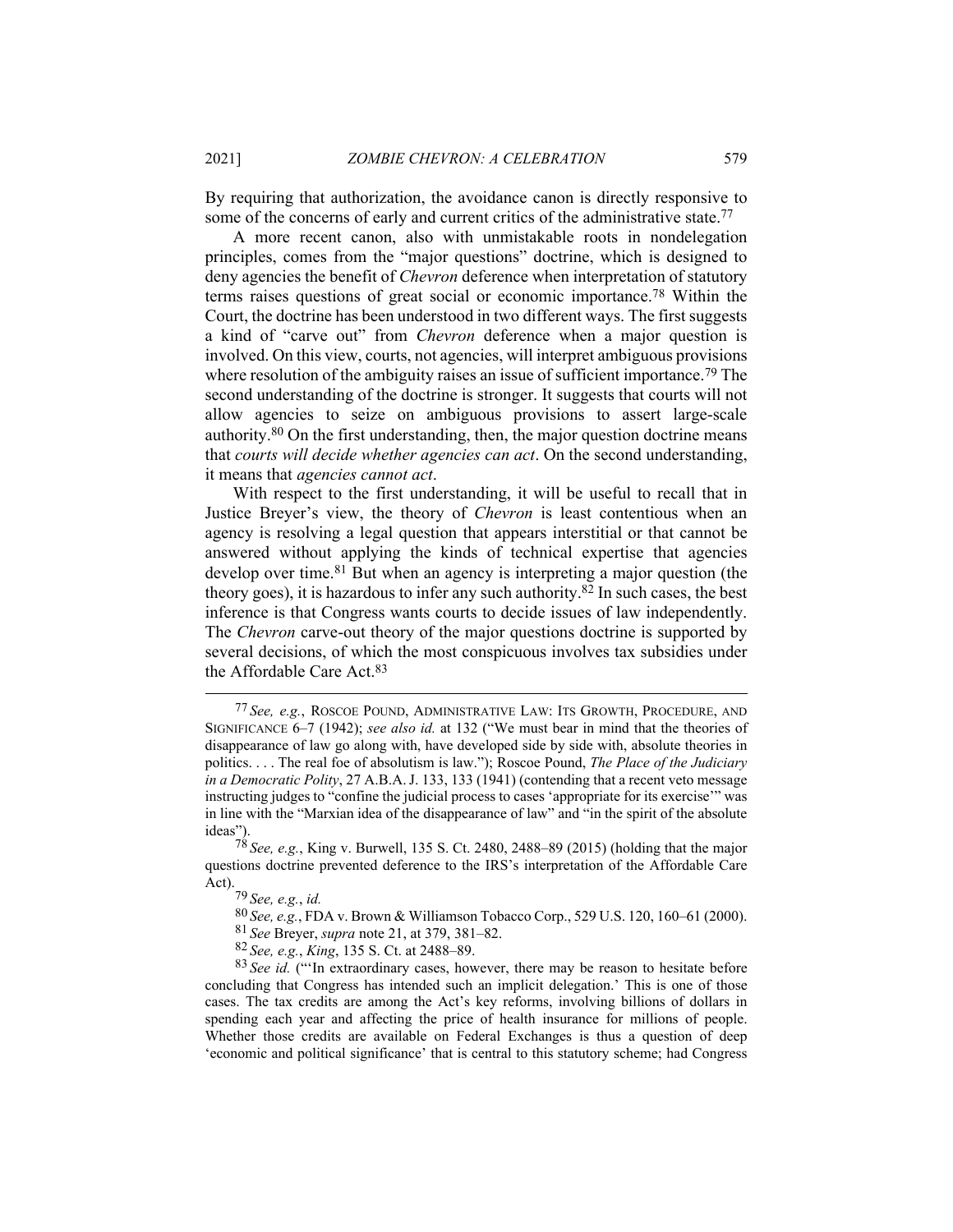It is important to see that the carve-out theory does not necessarily mean that the agency will lose; it means only that the question of law will be resolved independently by courts.84 Even so, the carve-out theory can be seen as a kind of nondelegation canon: courts will not lightly take a statutory grant of rulemaking power to be a grant of authority to resolve major questions.<sup>85</sup> So understood, the doctrine is a "soft" nondelegation canon. It does not say that agencies cannot produce certain substantive outcomes. Instead, it says that whether agencies can produce certain substantive outcomes will be decided by courts, not agencies.86

With respect to the second understanding, *Brown & Williamson* can be taken as the leading statement. In that case, the FDA interpreted its governing statute to allow it to exercise authority over tobacco products.<sup>87</sup> The relevant provision—defining "drugs" as "articles (other than food) intended to affect the structure or any function of the body"88—seemed to support the FDA's view or, at worst, to be ambiguous.89 Under *Chevron*, the FDA's interpretation appeared to be lawful. The Court struggled mightily to explain why it was not.<sup>90</sup> In a key passage, it moved back from the particulars:

This is hardly an ordinary case. Contrary to its representations to Congress since 1914, the FDA has now asserted jurisdiction to regulate an industry constituting a significant portion of the American economy. In fact, the FDA contends that, were it to determine that tobacco products provide no "reasonable assurance of safety," it would have the authority to ban cigarettes and smokeless tobacco entirely. Owing to its unique place in American history and society, tobacco has its own unique political history.

. . . Congress could not have intended to delegate a decision of such economic and political significance to an agency in so cryptic a fashion.<sup>91</sup>

The passage is not without ambiguity, but it can be read to suggest that whenever an agency asserts authority to regulate "a significant portion of the American economy," it will run into trouble unless it can identify a clear, rather than "cryptic," grant of authority from Congress. The key words are "a decision

85 *See, e.g.*, *King,* 135 S. Ct. at 2488–89.

86 *See, e.g.*, *id.*

. . . .

87 FDA v. Brown & Williamson Tobacco Corp., 529 U.S. 120, 125 (2000).

88 *Id.* at 126 (citing 21 U.S.C. § 321(g)(1)(C)).

89 *See id.* at 131–32.

90 *See id.* at 133–59.

wished to assign that question to an agency, it surely would have done so expressly. It is especially unlikely that Congress would have delegated this decision to the *IRS*, which has no expertise in crafting health insurance policy of this sort. This is not a case for the IRS." (citations omitted)).

<sup>&</sup>lt;sup>84</sup> The carve-out theory does not come from anything explicit in the APA. It must be taken as a reading of implicit congressional instructions—of what a reasonable Congress would want courts to do.

<sup>91</sup> *Id.* at 159–60 (citations omitted).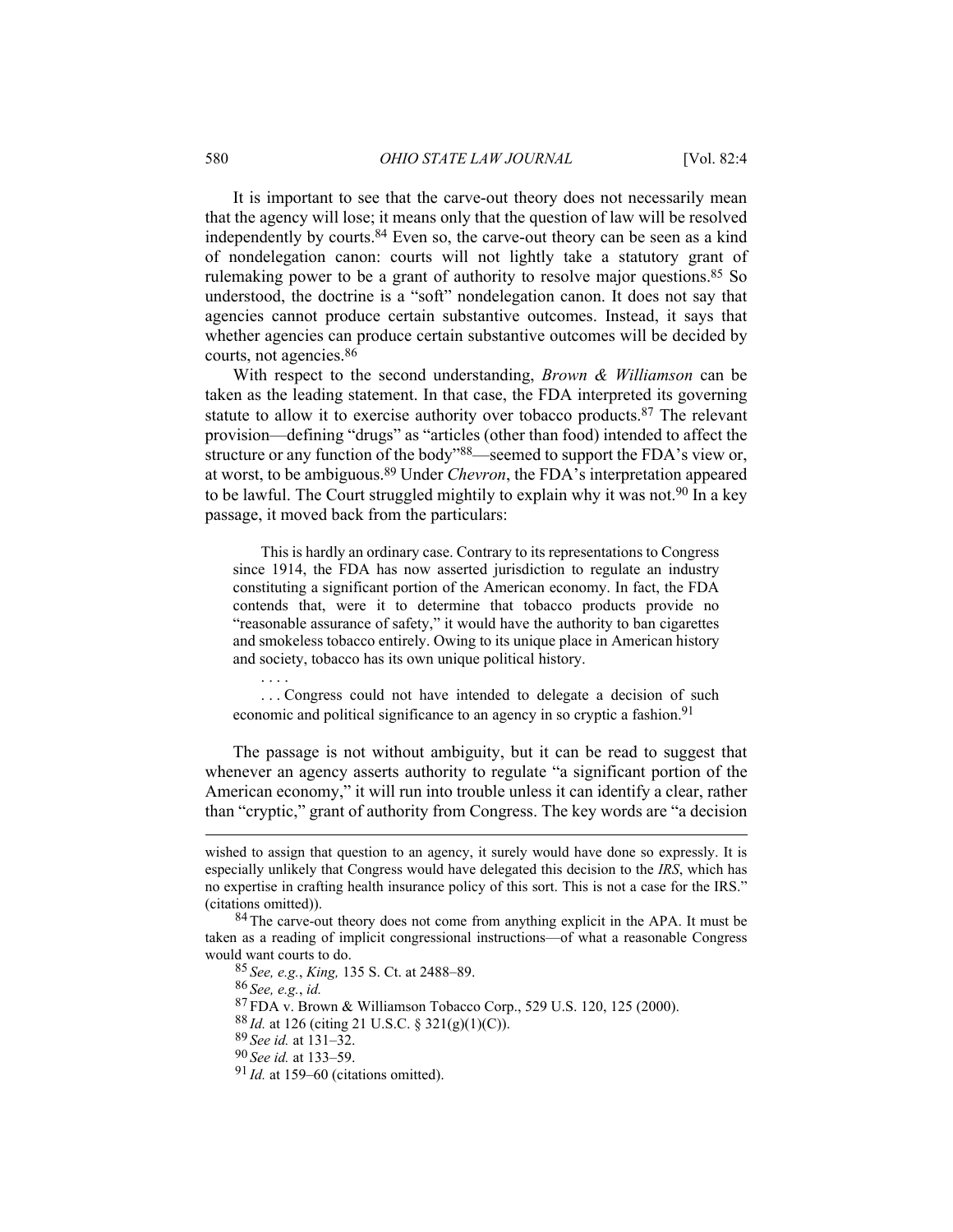of such economic and political significance," understood in the context of the "significant portion of the American economy" language. When a decision of that kind is involved, clear congressional authorization is mandatory.92 This, then, is a different and "harder" nondelegation canon. It does not say that courts, rather than agencies, will interpret ambiguous terms. Instead, it announces that ambiguous language cannot be invoked to allow an agency to exercise its authority in a sufficiently major and transformative way.

The Court concretized this understanding of the major questions doctrine in *Utility Air Regulatory Group v. EPA*. 93 The issue was the legality of the EPA's decision to include greenhouse gases under certain permitting provisions of the Clean Air Act.94 As in *Brown & Williamson*, the text of the statute seemed to favor the EPA's interpretation, or at the very least to make it plausible enough to deserve *Chevron* deference.95 But the Court nonetheless invalidated that interpretation.96 It did not merely deny the agency deference. In the key passage, it said that the EPA's interpretation was "unreasonable because it would bring about an enormous and transformative expansion in [the] EPA's regulatory authority without clear congressional authorization."97 Speaking more broadly, it added:

When an agency claims to discover in a long-extant statute an unheralded power to regulate "a significant portion of the American economy," we typically greet its announcement with a measure of skepticism. We expect Congress to speak clearly if it wishes to assign to an agency decisions of vast "economic and political significance."98

This idea raises many questions. The line between major and nonmajor questions is not exactly clear and crisp. If the major questions doctrine is limited to cases of "vast economic and political significance," it will not come into play very often. My point is not to offer a final evaluation of the doctrine, but simply to note that the Court is developing an interpretive canon, one that falls into the same category as several others that limit *Chevron*'s reach, and that is directly responsive to those who are concerned about excessive administrative power and discretion.

<sup>92</sup> *See, e.g.*, *id.* at 161.

<sup>93</sup> *See* Util. Air Regul. Grp. v. EPA, 573 U.S. 302, 324 (2014).

<sup>94</sup> *See id.* at 307.

<sup>95</sup> *See id.* at 331.

<sup>96</sup> *See id.* at 333–34.

<sup>97</sup> *Id.* at 324.

<sup>98</sup> *Id.* (quoting FDA v. Brown & Williamson Tobacco Corp., 529 U.S. 120, 159–60  $(2000)$ ).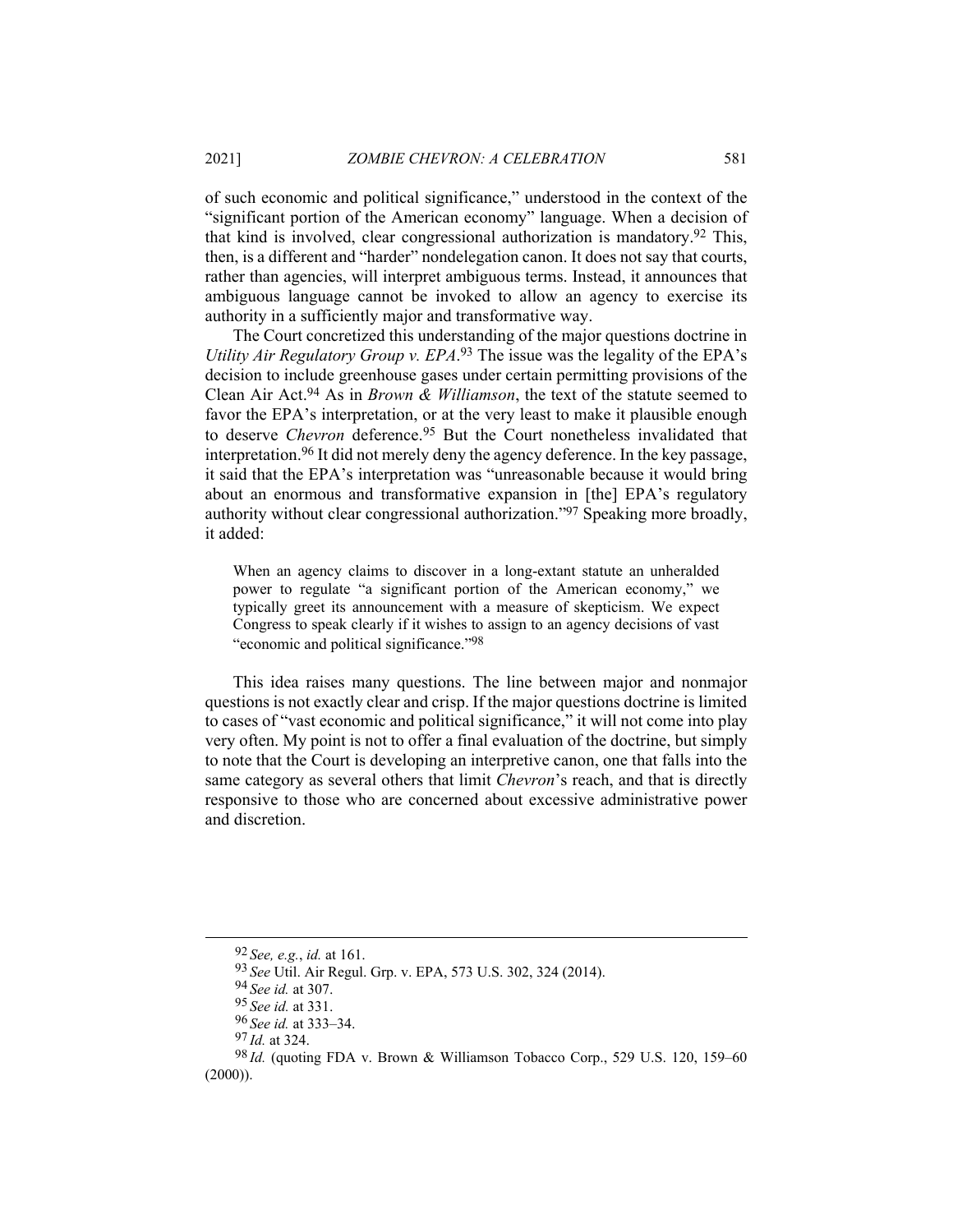#### D. Kisor *Redux*

In refusing to reject the idea of *Auer* deference in the *Kisor* case, the Court emphasized the various limits on agency authority sketched here, and added several others.99 It noted, "if the law gives an answer—if there is only one reasonable construction of a regulation—then a court has no business deferring to any other reading, no matter how much the agency insists it would make more sense."100 It added that the "interpretation must be one actually made by the agency. In other words, it must be the agency's 'authoritative' or 'official position,' rather than any more ad hoc statement not reflecting the agency's views."101 It said that "the agency's interpretation must in some way implicate its substantive expertise."102 It emphasized that the agency's interpretation must not be a mere "litigating position" or a "*post hoc* rationalizatio[n]."103 Importantly, it added:

And a court may not defer to a new interpretation, whether or not introduced in litigation, that creates "unfair surprise" to regulated parties. That disruption of expectations may occur when an agency substitutes one view of a rule for another. We have therefore only rarely given *Auer* deference to an agency construction "conflict[ing] with a prior" one. Or the upending of reliance may happen without such an explicit interpretive change.<sup>104</sup>

Many or even all of these limitations might easily be applied to *Chevron* as well. To be sure, the Court has made it clear that an agency may depart from a prior interpretation;105 that was the case in *Chevron* itself.106 But we could easily imagine skepticism about a new interpretation that creates unfair surprise or that disrupts settled expectations. The point is not to suggest that the restrictions in *Kisor* automatically carry over to *Chevron*. It is that *Chevron* might be disciplined rather than abandoned.

It is important to recognize that joined by Justices Thomas, Alito, and Kavanaugh, Justice Gorsuch would have overruled *Auer*. With evident exasperation, he wrote:

Still, today's decision is more a stay of execution than a pardon. The Court cannot muster even five votes to say that *Auer* is lawful or wise. Instead, a majority retains *Auer* only because of *stare decisis*. And yet, far from standing

<sup>99</sup> *See* Kisor v. Wilkie, 139 S. Ct. 2400, 2414–18 (2019).

<sup>100</sup> *Id.* at 2415.

<sup>101</sup> *Id.* at 2416.

<sup>102</sup> *Id.* at 2417.

<sup>103</sup> *Id.* (alteration in original).

<sup>104</sup> *Id.* at 2417–18 (citations omitted).

<sup>105</sup> *See, e.g.*, Nat'l Cable & Telecomms. Ass'n v. Brand X Internet Servs., 545 U.S. 967, 980–81 (2005).

<sup>106</sup> *See* Chevron U.S.A. Inc. v. Nat. Res. Def. Council, Inc., 467 U.S. 837, 863–64 (1984).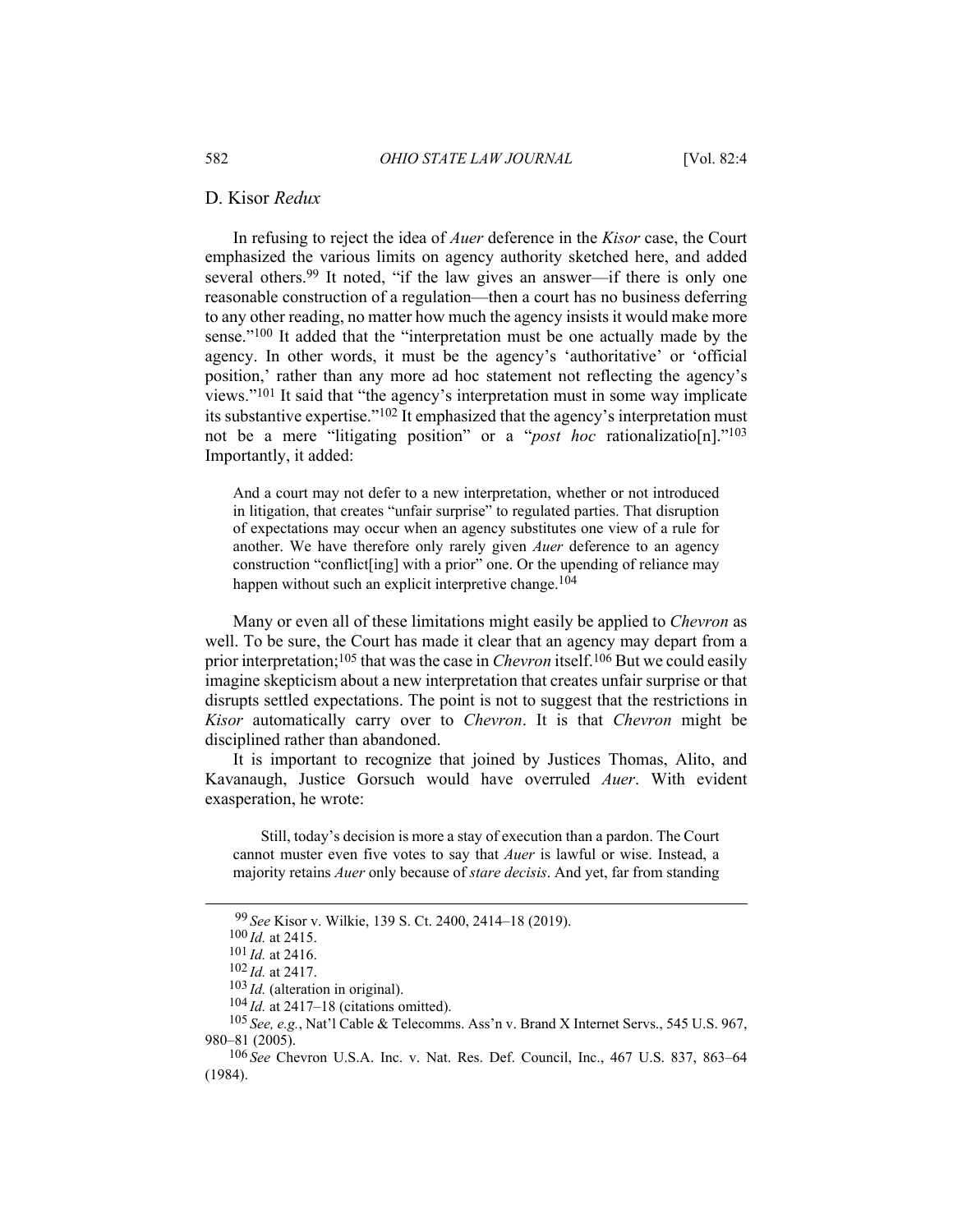by that precedent, the majority proceeds to impose so many new and nebulous qualifications and limitations on *Auer* that the Chief Justice claims to see little practical difference between keeping it on life support in this way and overruling it entirely. So the doctrine emerges maimed and enfeebled—in truth, zombified.107

*Kisor* is not quite *Auer* zombified. *Auer* is not the undead. It lives, but it is disciplined and constrained. Zombie *Chevron*, understood in similar terms, would be a reasonable path forward.

#### IV. CONCLUSION

There is no question that many people, in the Supreme Court and elsewhere, are deeply uneasy about *Chevron*. No source of law clearly supports the idea that courts should defer to (reasonable) agency interpretations of ambiguous statutory provisions, and some people, including some of the Justices, believe that separation of powers principles forbid courts from doing that. To be sure, a careful investigation of the APA and its history suggests that *Chevron* is very far from the transgression that many people believe it to be.108 To be sure, the constitutional objections run into serious trouble once we recall that Congress often gives interpretive authority to an administrator, as in the formulation "source (as defined by the Secretary)." That kind of grant of authority should be seen as part of what is, almost all of the time, a permissible conferral of discretion.

But let us stipulate that reasonable people believe that *Chevron* is wrong. Even if they are right, the argument for overruling it is not strong. Reasonable people also believe that it is right. If it has not proved entirely workable, the various alternatives would not be exactly workable, either; in fact they would be far less workable than they might seem. It cannot easily be said that other developments, or changed circumstances, strongly argue for overruling *Chevron*. Importantly, Congress has long legislated against the background set by the decision, and agencies have long promulgated regulations against the same background. However appealing, a new scope of review doctrine, and a flat (and deceptively simple) declaration that questions of statutory meaning are "for courts," would raise a host of new questions and problems—and would also politicize interpretation of federal law within the courts of appeals. Far greater politicization of judge-made law, and far greater politicization of administrative law in particular, would not be constructive developments.

Nonetheless, a degree of domestication makes a great deal of sense. Building on existing doctrines, I have emphasized the importance of a firm Step One, a serious barrier to unreasonableness under Step Two, and use of canons of construction of multiple sorts. Limitations of this kind will—and should—remain a work in progress. What is true and best in this year may not be what is true and best

<sup>107</sup>*Kisor*, 139 S. Ct. at 2425 (Gorsuch, J., dissenting).

<sup>108</sup> *See* Sunstein, *supra* note 13, at 1641–57.